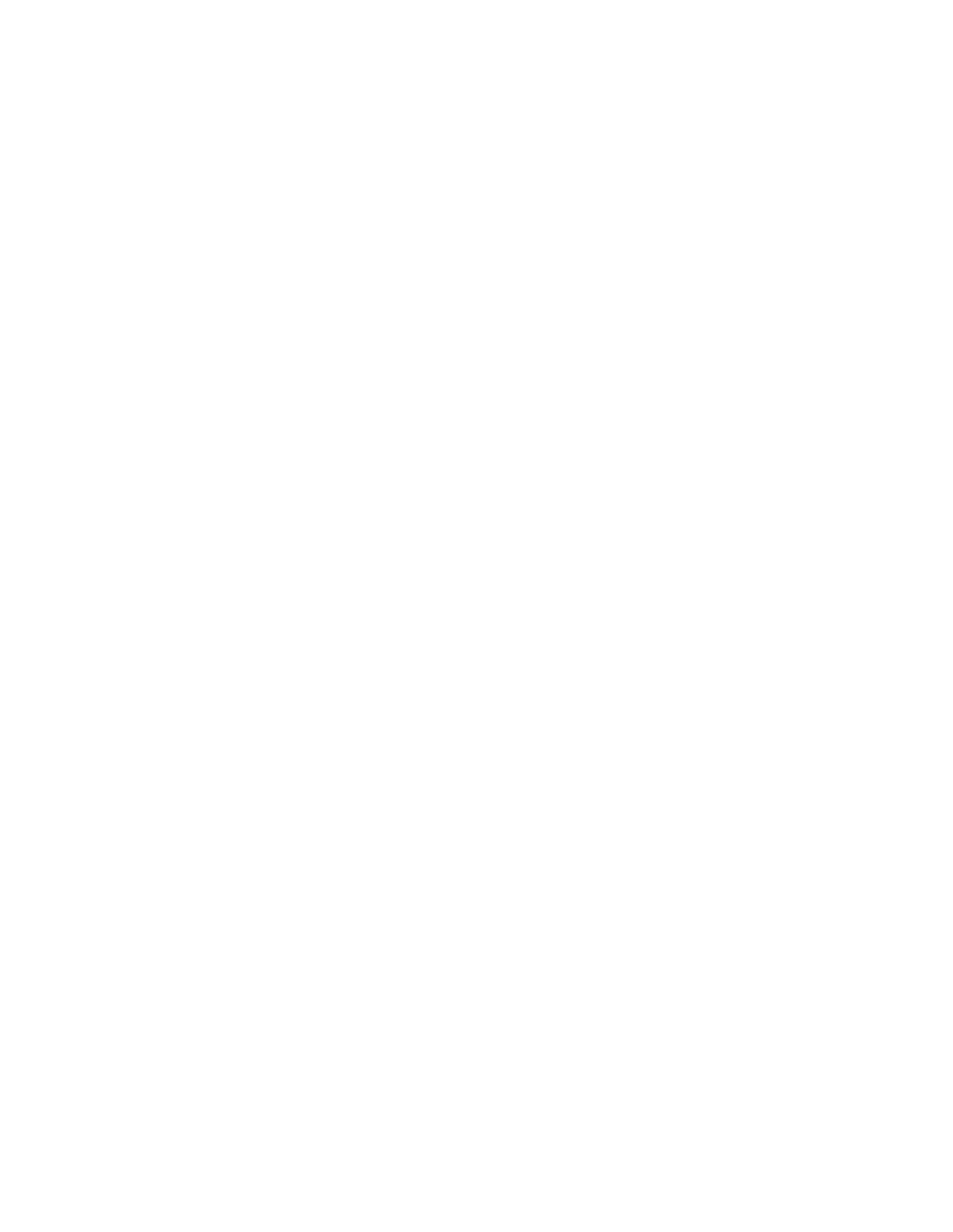#### **Introduction**

Last two decades have witnessed the emergence of Bioinformatics as a major thrust area in the global scientific scenario. It is the interface between the two most rapidly advancing fields of biological and computational sciences, Bioinformatics is a scientific discipline and asset of skills that has now become one of the most important information gathering , data mining, and knowledge building tools in recent current research and clinical applications.

Bioinformatics is an emerging field which has broad range of application to molecular biology, pharmacology, biotechnology, forensic science, drug designing, and various other disciplines.

Completion of the human genome project and explosion of genomic information from high throughput technique has created an unprecedented, but largely unmet, need for professionals to analyze data scientifically in order to extract the biological knowledge hidden in them for the general benefit of mankind with a working knowledge of the biological sciences and computational methods. .

We can expect a comparable demand in hospital and other clinical settings as the impact of new technologies diffuses into clinical research and medical practice. The change has been so rapid that educational front have been caught unprepared, few offer suitable courses and virtually none offer a well integrated curriculum that meets the needs.

This M.Sc. Program in Bioinformatics is designed to address these needs through interdisciplinary training that bridges gap and meets the demand of pharmaceutical industry and strengthens research collaboration

#### **Programme Overview**

 The proposed programme for Masters in Bioinformatics is a two year programme to meet the need of trained professionals.

#### **Objectives of the course**

- Develop trained manpower in the field of Bioinformatics with specific emphasis for fulfilling expectations of Indian Pharma and Biotech industry.
- To develop skills needed to collect, understand, analyze and manage data generated through high throughput technology.
- Explain how the boundaries of knowledge in this professional discipline are advanced through research and enable students to conduct research through two targeted research projects
- To give exposure to the students in national and international work.

## **Eligibility**

Bachelor degree from a recognized university in any of the following disciplines:

- Science (Biochemistry, Biology, Botany, Biotechnology, Chemistry, Environmental Science, Life Sciences, Physics, Mathematics, Microbiology, Statistics or Zoology)
- Agriculture, Medicine, Pharmacy, Veterinary Science, Computer Science.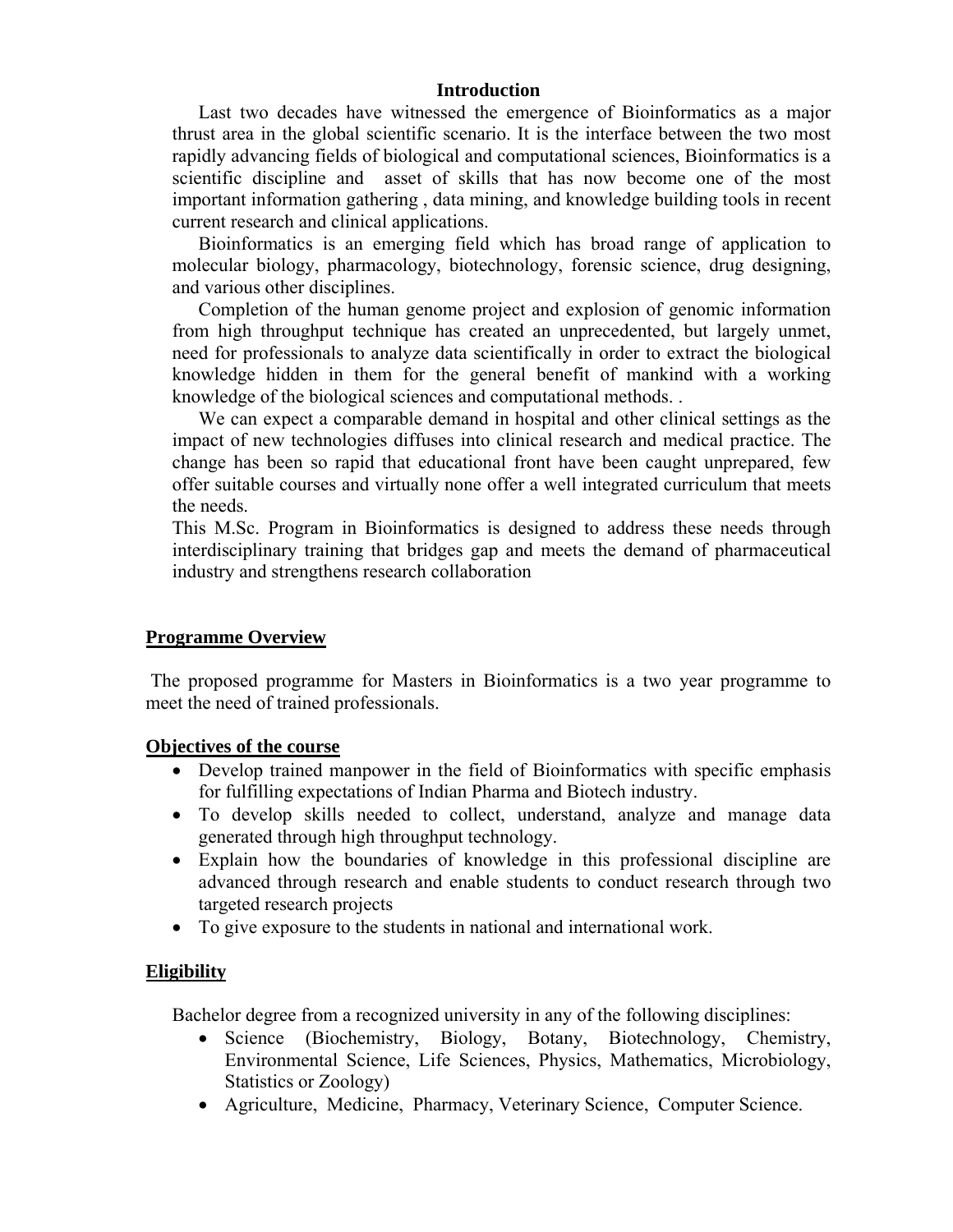# **Fee Structure**

Rs.45, 805 per year

**Note**: If there is a change in the examination fee structure then the excess amount will be collected afterwards.

# **No of Lectures**

120 lectures/paper including seminar, assignments and presentations.

## **No of Practicals**

4 practicals of four periods each per week.

# **Duration**

2 Years of full time course.

# **No students**

20 per batch

# **R. \_\_\_\_ Staffing Pattern for the Course**

| Instrument technician - 01 |                   |
|----------------------------|-------------------|
| Technical assistance       | $-02$             |
| Lecturer                   | $-03$ (Full Time) |
| Lecturer                   | $-01$ (Part Time) |

Remaining workload will be shared with visiting faculty.

# **Faculty**

Post graduate or PhD degree in the subject of Bioinformatics, Computers, Microbiology, Biochemistry, Biotechnology, Life Science, Molecular Biology, Botany, Zoology, and Statistics, Mathematics with B+ grade and NET / SET.

# **Visiting Faculty from Industry & Research Institutes**

The visiting Faculty will be from a post equivalent to that of Senior Lecturer level with PhD and not less than 5 years of research experience or with experience in industry not below Assistant Manager Level.

# **Mark-list**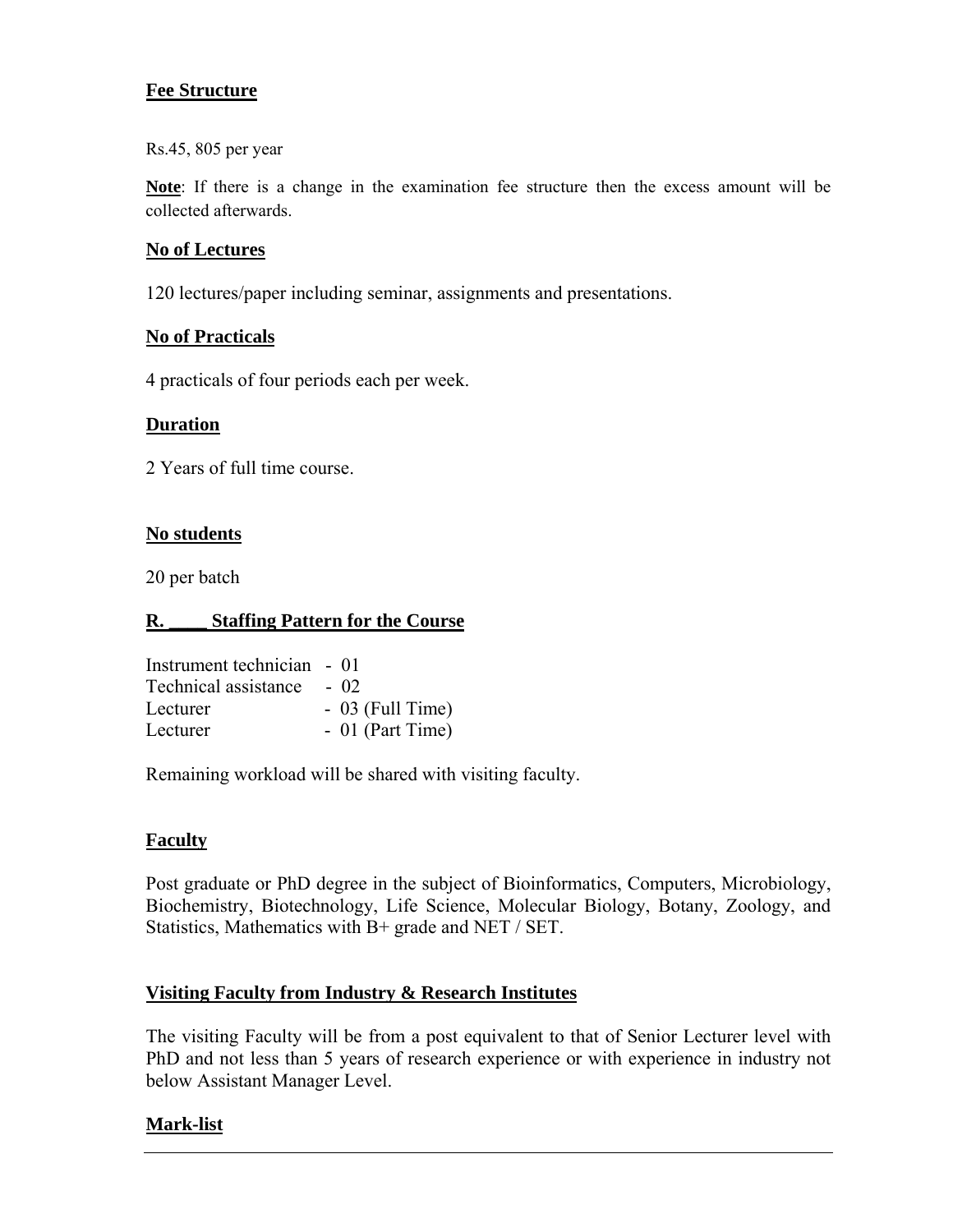The mark-list of the students must indicate titles of papers in the syllabus.

# **Scheme of Examination**

## **1.** Each course will have:

Term work 40% (internal assessment) and 60% external/University. Written examination of TWO hours and Practical examination (wherever applicable) of six hours duration. All examinations will be held at the end of each semester and will be conducted by the University as per the existing norms.

**2.** Term work (40%) and University examination (60%) will be separate heads of passing.

# **3.** Standard of passing

- $\blacksquare$  The learners shall have to obtain a minimum of 40 % marks in aggregate to qualify the each course where the course consists of internal assessment and semester end examination.
- The learners shall obtain a minimum of 40 % marks (i.e. 16 out of 40) in the internal assessment and obtain a minimum of 40 % marks (i.e. 24 out of 60) in semester end examination.
- To pass the course and minimum grade C shall be obtained in each project wherever applicable in the particular semester.
- **4.** A teacher may select a variety of procedures for internal (Continuous) assessment Examination such as: 40

marks

- i. Short Quizzes / Viva / Presentations;
- ii. Assignments / Seminars / Laboratory Journal Work ;
- iii. Extension/Field/experimental Work;
- iv. Research Project by individual students or group of students; or
- v. An open Book Test / Review of Research Papers (with the concerned teacher deciding what books / scientific publications / research papers / Chapters from Reference books are to be allowed for this purpose.)
- vi. Two periodical test/case studies/on-line or combination of these
- vii. Overall conduct as a responsible student, mannerism and exhibition of leader ship qualities in organizing co-curricular activities and attendance.
- **5.** End semester examination 60 % 60 marks

- Duration these examinations shall be of two hours duration.
- Questions paper pattern:-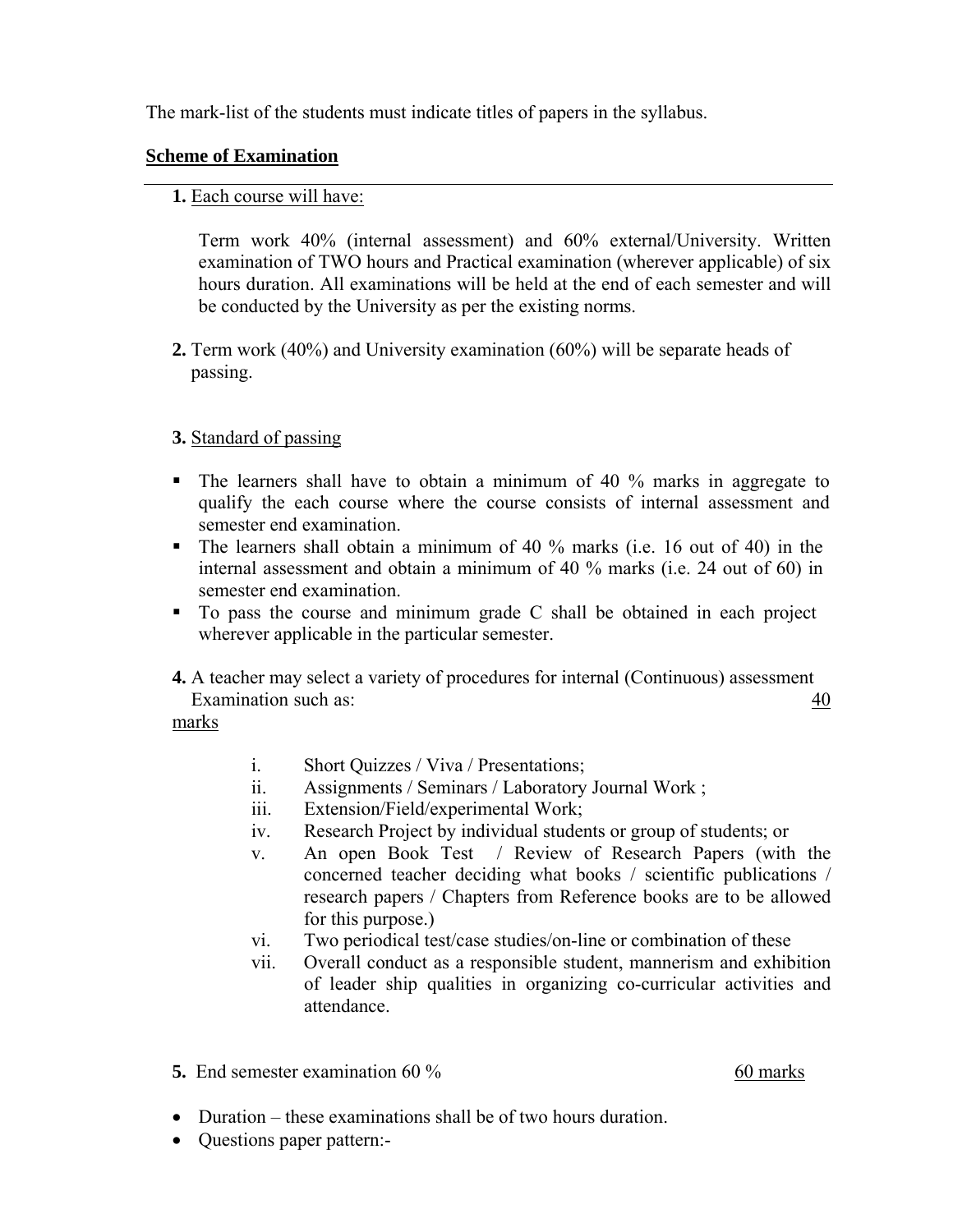There shall be four questions each of 15 marks.

All questions shall be compulsory with internal choice within the questions. Question may be sub divided into sub- questions a,b,c,d &e only and allocation of marks depends on the weightage of the topic

- **6.** Method to carry forward the marks
- A learner who passes in the internal assessment but fails in the semester end examination of the course shall reappear for the semester end examination of that course. However his/her marks of the internal assessment shall be carried over and he/she shall be entitled for grade obtained by him/ her on passing.
- A learner who fails in the internal assessment but passes in the semester end examination of the course shall resubmit and reappear for the internal assessment on the form of projects of that course. However his/her marks of the semester end examination shall be carried over and he/she shall be entitled for grade obtained by him/ her on passing.
- The evaluation of internal assessment for students who fails and reappear will consist of one project of 40 marks which will be divided into 20 marks for the documentation of the project, 10 marks for the presentation and 10 marks for the viva.

# **7.** ATKT

- A student shall be allowed to keep term for semester II irrespective of the number of heads of failure on the semester I.
- A student shall be allowed to keep term for semester III if she /he passes each of semester I and semester II

## OR

- A student fails in not more than two courses semester I and semester II taken together.
- A student shall be allowed to keep term for semester IV irrespective of the number of heads of failure on the semester III. However the student has to pass each of semester I and semester II in order to appear for semester IV.
- A student shall be allowed to keep term for semester V if she /he passes each of semester I and semester II , semester III , semester IV

# OR

- A student shall pass semester I and semester II and fail in not more than two courses semester II and semester IV taken together.
- A student shall be allowed to keep term for semester VI irrespective of the number of heads of failure on the semester V.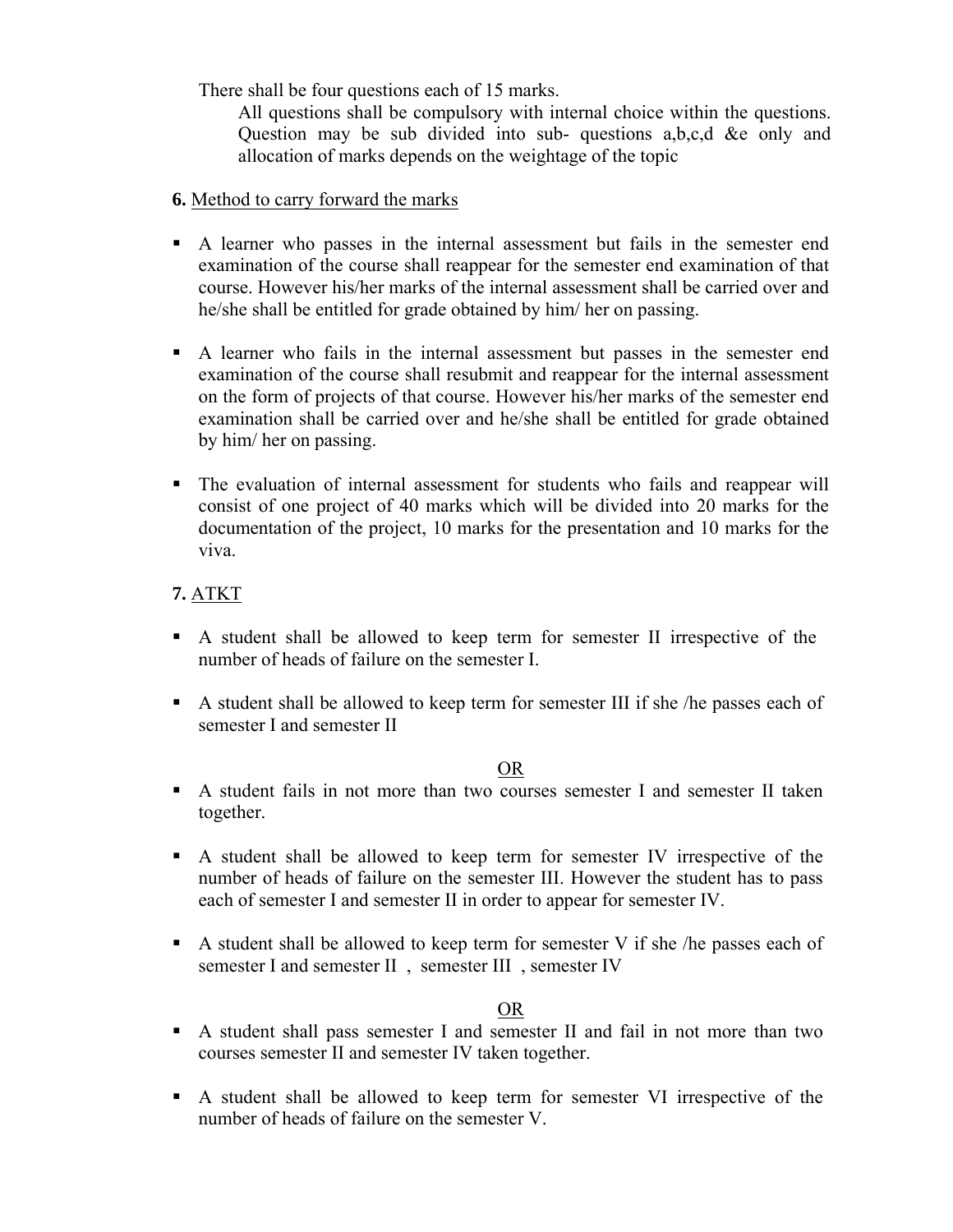- The results of semester VI shall be kept in abeyance until the student passes each of semesters I and semester II, semester III, semester IV and semester V.
- **8.** Additional examinations

Additional class test or assignment for internal assessment:

 There will be one additional class test or assignment for those who have remained absent on valid ground, in such a case student will be allowed to appear for additional class test or assignment by the head of the institution after following necessary formalities.

Semester end examination:

- There will be one additional examination for semester I, II, III and IV for those who have failed or remained absent.
- The absent student will be allowed to appear for the examination by the head of the institution after following necessary formalities.
- This examination will be held 20 days after the declaration of results but not later than 40 days.

# **9.** Project evaluation (if applicable)

- A student who passes in all the courses but does not secure minimum grade of C in project as applicable has to resubmit a fresh project till he/she secures a minimum of grade C.
- The credits and grade points secured by him/her in the other courses will be carried forward and he/she shall be entitled for grade obtained by them on passing.
- The evaluation of project and viva –voce examination shall be by awarding grade in the seven point scale.
- A student shall have to obtain minimum of grade  $C$  (or its equivalent marks) in project evaluation and viva-voce taken together to obtain 40 % marks in project work.

## **10.** Conversion of marks to grade and calculations of GPA

## Abbreviations and formulas used

G: grade GP: grade points C: credits CP: credit points CG: credits X grades (product of credits & grades) ΣCG: sum of product of credits & grades ΣC: sum of credit points GPA: ΣCG/ ΣC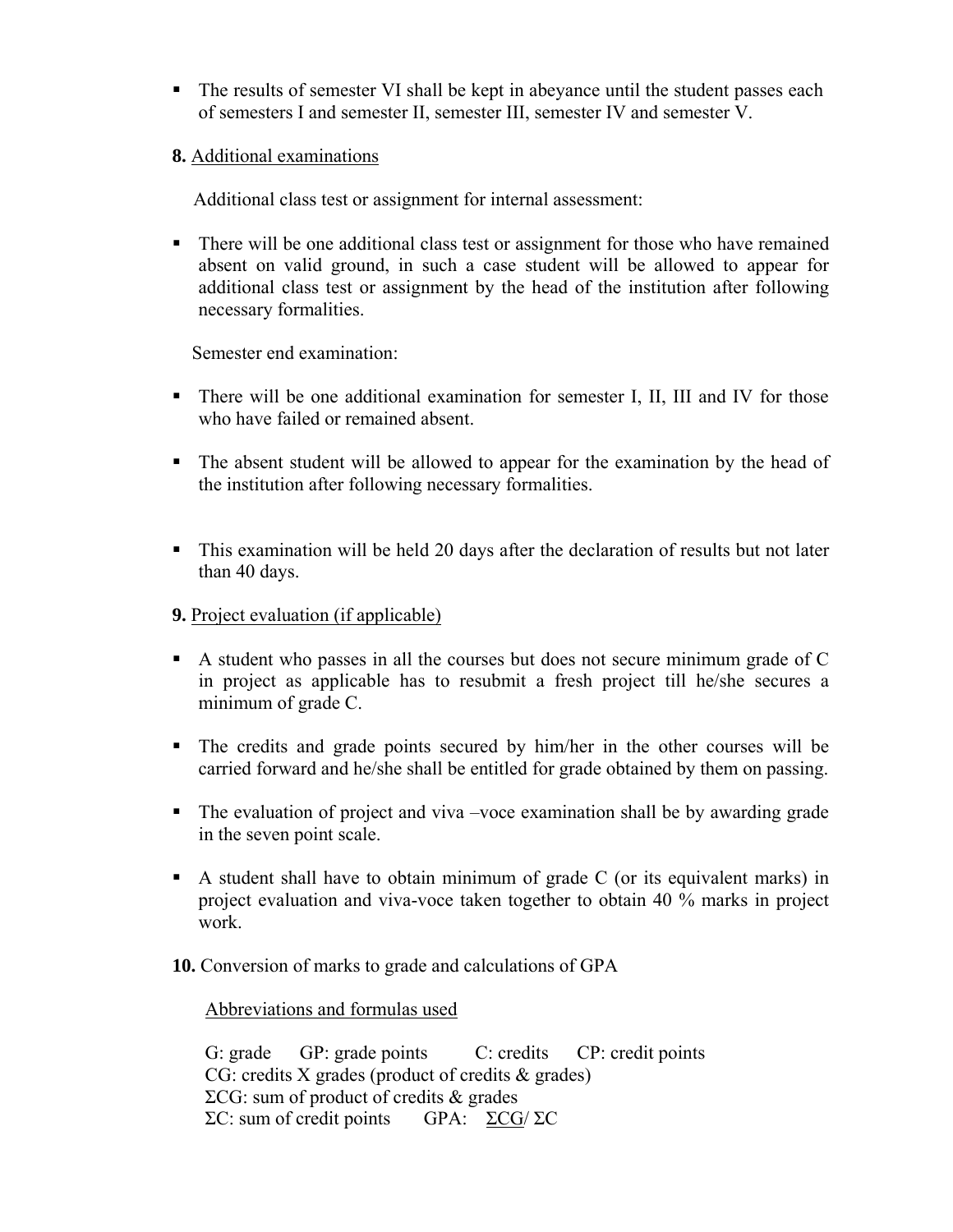SGPA: semester grade point average shall be calculated for individual semester. (It is also designated as GPA)

CGPA: cumulative grade point average shall be calculated for the entire course by taking all semesters taken together.

**11.** The system of evaluation will be as follows; Each term work module mentioned above will be evaluated in terms of marks first and then to letters grades as shown in the following table.

| <b>Marks Out Of 100</b> | Grade | <b>Grade Point</b> |
|-------------------------|-------|--------------------|
| 70 and above            |       |                    |
| 60 to 69.99             | A     | 6                  |
| 55 to 59.99             | R     |                    |
| 50 to 54.99             | C     |                    |
| 45 to 49.99             |       |                    |
| 40 to 44.99             | E     | 2                  |
| 39.99 and below         | F     |                    |

- **12.** 'B' Grade is equivalent to at least 55% of the marks as per circular No. UGC- 1298/ [4619] UNI-4 dated December 11,1999.
- **13.** The formula for GPA will be based on Weighted Average. The final GPA will not be printed unless a student passes courses equivalent to minimum 72 credits for B.Sc. and 96 credits for M.Sc.
- **14.** A seen point grade system [guided by the Government of Maharashtra Resolution No.NGV-1298/[4619]UNI.4 dt. December 11, 1999] will be followed. The corresponding grade table is detailed in 09 above.
- **15.** If the GPA is higher than the indicated upper limit in the three decimal digit then the student be awarded higher final grade (e.g. a student getting GPA of 3.491 be awarded 'B')
- **16.** For grade improvement minimum 24 credits (two papers) should be taken by the student for grade improvement. Grade improvement programme will be implemented at the end of the first semester after declaration of the final result. A student can opt for the grade improvement programme only after the declaration of final semester examination.

**17.** Grade cards

• The grade cards will be printed along with the marks shown for all the concerned courses.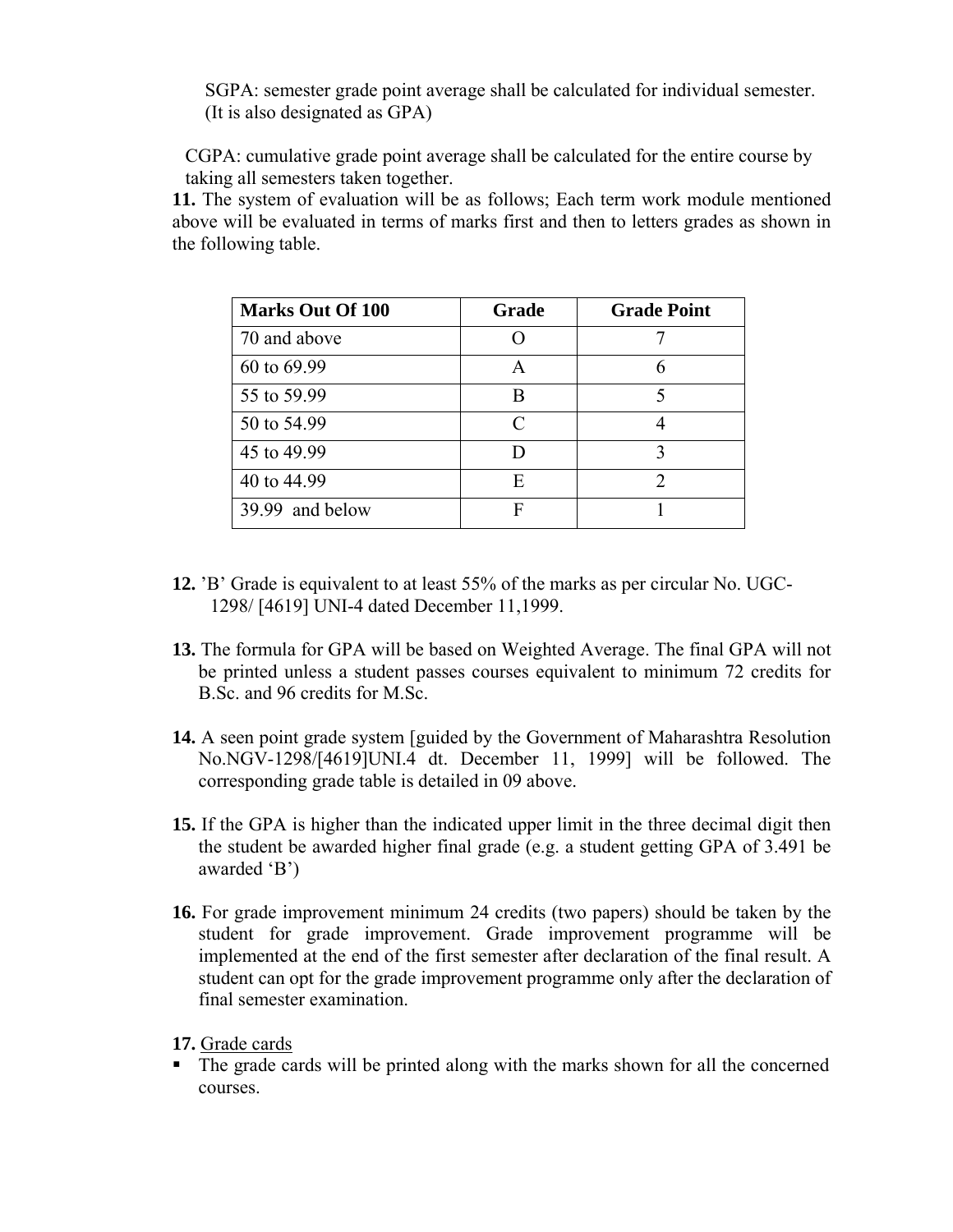- The grade cards will be issued to all the learners with credits earned and all the remarks
- The SGPA will be calculated only for the learners who will qualify in all the courses and accordingly the grade will be awarded to them.
- The result gazette and the format of the grade cards will be uniform for all the colleges/institutions.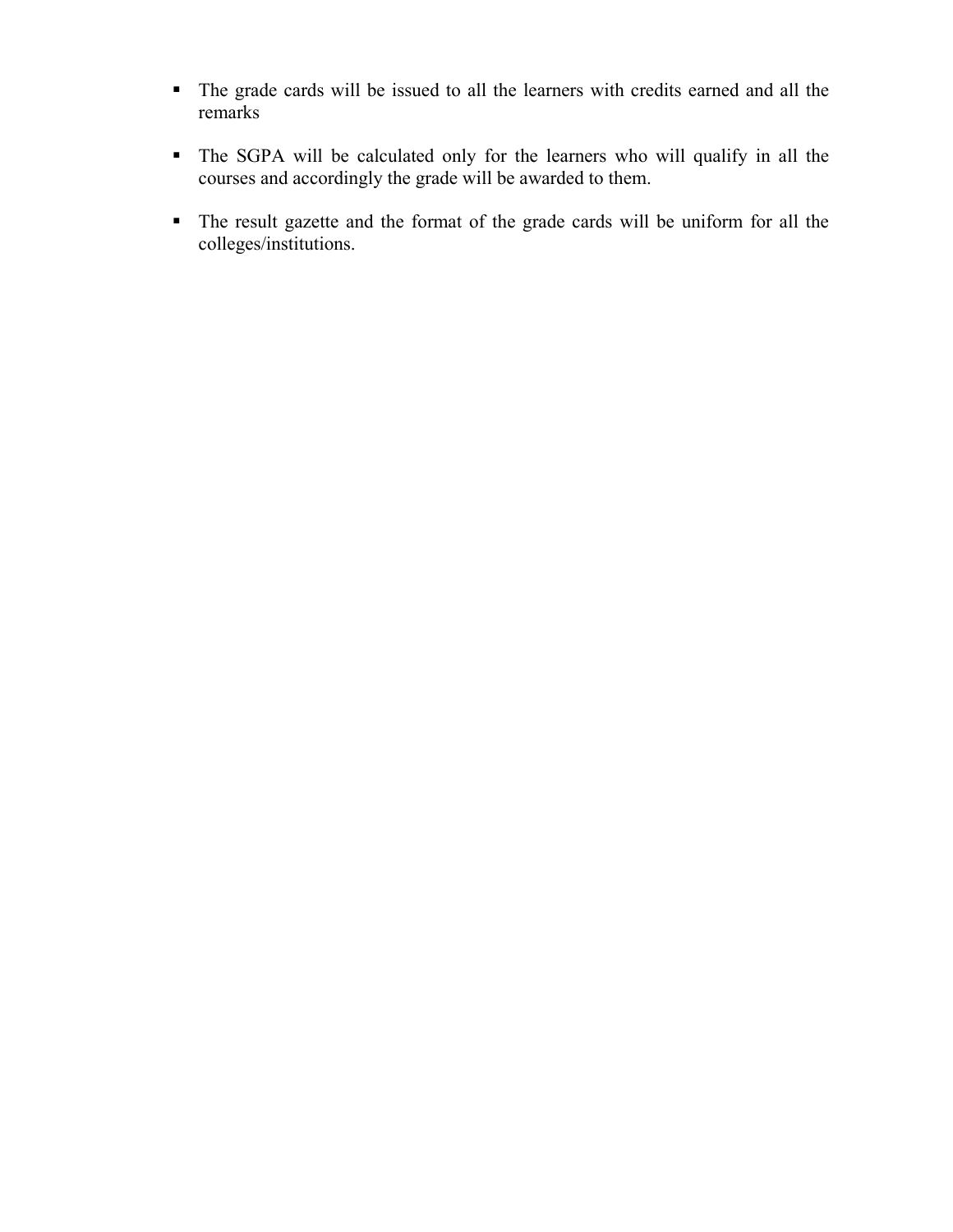# **SYLLABUS IN BRIEF**

# **M.Sc Part I**

60 lectures for each paper per semester (Including Seminars, Assignments and Presentations)

- Four Theory Papers.
- Three Practicals
- Industrial Visits (PSBIP103) and (PSBIP203)

# **M.sc Part II**

 60 lectures for each paper per semester (Including Seminars, Assignments and Presentations)

- Four Theory Papers
- Three Practical
- One Project (PSBIP303) and (PSBIP403)

# **Distribution of Credits -**

# **Semester I**

|                                           | Code           | Lectures | <b>Credits</b> | Code     | Practical | <b>Credits</b> |
|-------------------------------------------|----------------|----------|----------------|----------|-----------|----------------|
| Fundamentals of<br><b>Biology</b>         | <b>PSBI101</b> | 60       | $\overline{4}$ | PSBIP101 | 60        | $\overline{2}$ |
| Proteomics &<br>Genomics                  | <b>PSBI102</b> | 60       | 4              | PSBIP102 | 60        | $\overline{2}$ |
| <b>Biostatistics</b>                      | <b>PSBI103</b> | 60       | 4              | PSBIP103 | 60        | $\overline{2}$ |
| Programming<br>Language $\&$<br>Databases | <b>PSBI104</b> | 60       | 4              | PSBIP104 | 60        | $\overline{2}$ |
| <b>TOTAL</b>                              |                | 240      | 16             |          | 240       | 8              |
| <b>TOTAL CREDITS</b>                      |                |          | 24             |          |           |                |

\*Lectures allotment includes periods for seminar & presentations.

\*Units equally distributed between two terms.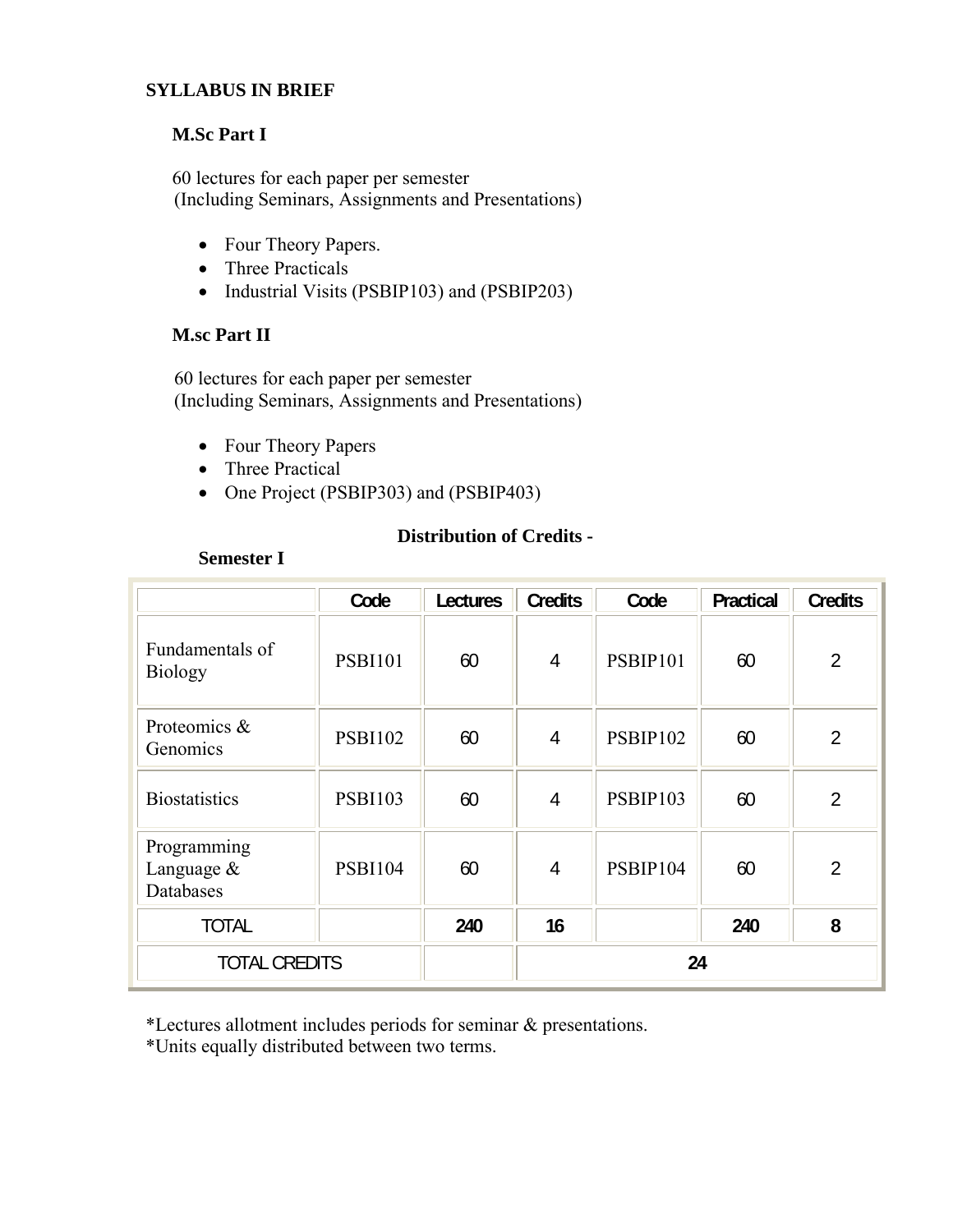# **Semester - II**

| Paper                                     | Code           | <b>Lectures</b> | <b>Credits</b> | Code            | Practical | <b>Credits</b> |
|-------------------------------------------|----------------|-----------------|----------------|-----------------|-----------|----------------|
| Fundamentals of<br><b>Biology</b>         | <b>PSBI201</b> | 60              | $\overline{4}$ | PSBIP201        | 60        | $\overline{2}$ |
| Proteomics &<br>Genomics                  | <b>PSBI202</b> | 60              | $\overline{4}$ | <b>PSBIP202</b> | 60        | $\overline{2}$ |
| <b>Biostatistics</b>                      | <b>PSBI203</b> | 60              | 4              | PSBIP203        | 60        | $\overline{2}$ |
| Programming<br>Language $\&$<br>Databases | <b>PSBI204</b> | 60              | 4              | PSBIP204        | 60        | 2              |
| <b>TOTAL</b>                              |                | 240             | 16             |                 | 240       | 8              |
| <b>TOTAL CREDITS</b>                      |                |                 |                | 24              |           |                |

# **Semester - III**

| Paper                                    | Code           | Lectures | <b>Credits</b> | Code            | Practical | <b>Credits</b> |
|------------------------------------------|----------------|----------|----------------|-----------------|-----------|----------------|
| Molecular modeling<br>$&$ drug designing | <b>PSBI301</b> | 60       | $\overline{4}$ | <b>PSBIP301</b> | 60        | $\overline{2}$ |
| Sequence analysis $\&$<br>taxonomy       | <b>PSBI302</b> | 60       | 4              | <b>PSBIP302</b> | 60        | $\overline{2}$ |
| Application of<br><b>Bioinformatics</b>  | <b>PSBI303</b> | 60       | $\overline{4}$ | PSBIP303        | 60        | $\overline{2}$ |
| Concepts in<br>computing                 | <b>PSBI304</b> | 60       | $\overline{4}$ | PSBIP304        | 60        | $\overline{2}$ |
| <b>TOTAL</b>                             |                | 240      | 16             |                 | 240       | 8              |
| <b>TOTAL CREDITS</b>                     |                |          | 24             |                 |           |                |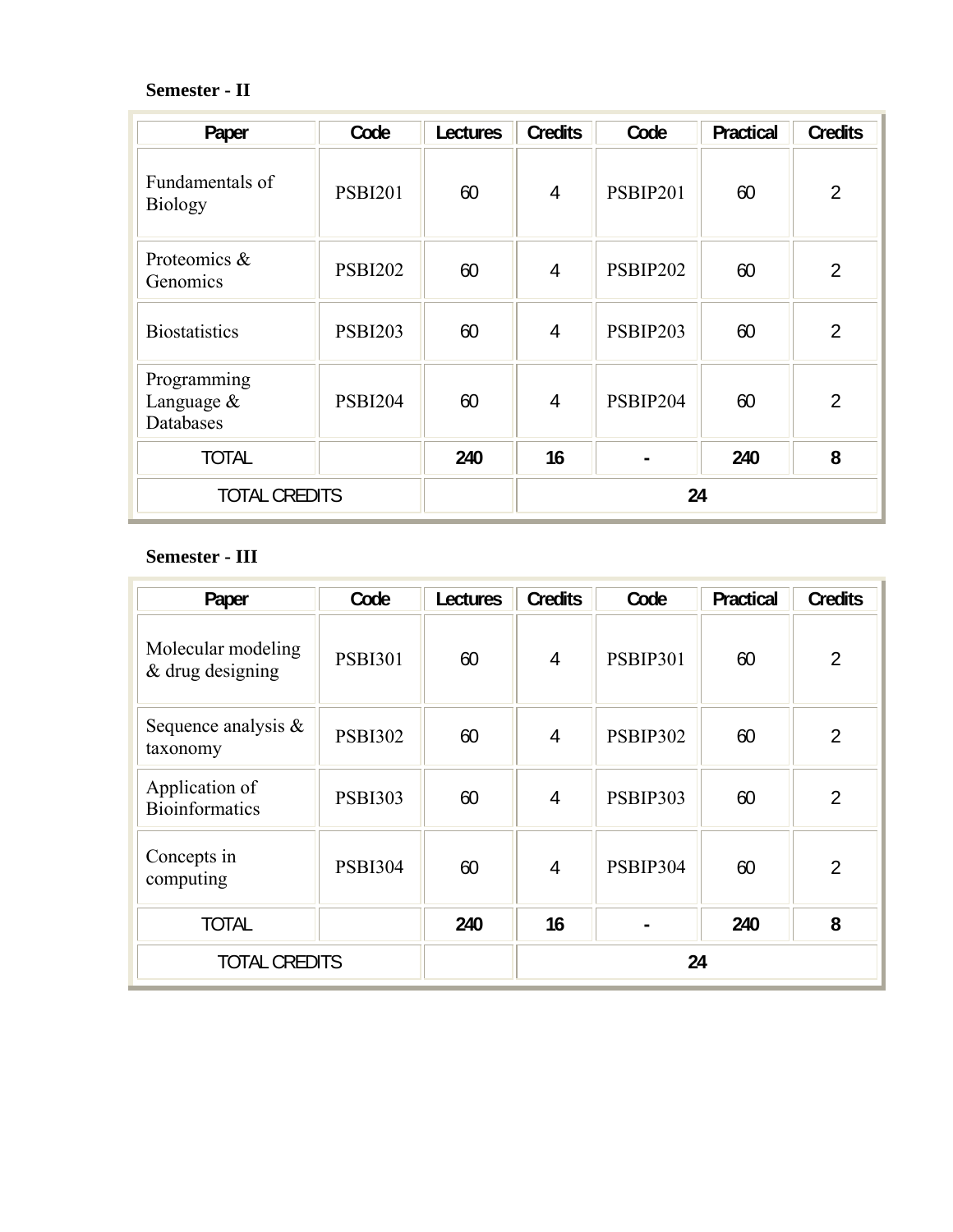# **Semester IV**

| Paper                                    | Code           | Lectures | <b>Credits</b> | Code            | <b>Practical</b> | <b>Credits</b> |
|------------------------------------------|----------------|----------|----------------|-----------------|------------------|----------------|
| Molecular modeling<br>$&$ drug designing | <b>PSBI401</b> | 60       | $\overline{4}$ | PSBIP401        | 60               | $\overline{2}$ |
| Sequence analysis $\&$<br>taxonomy       | <b>PSBI402</b> | 60       | 4              | <b>PSBIP402</b> | 60               | $\overline{2}$ |
| Application of<br><b>Bioinformatics</b>  | <b>PSBI403</b> | 60       | 4              | <b>PSBIP403</b> | 60               | $\overline{2}$ |
| Concepts in<br>computing                 | <b>PSBI404</b> | 60       | $\overline{4}$ | PSBIP404        | 60               | $\overline{2}$ |
| <b>TOTAL</b>                             |                | 240      | 16             |                 | 240              | 8              |
| <b>TOTAL CREDITS</b>                     |                |          |                | 24              |                  |                |

\*Lectures allotment includes periods for seminar & Presentations.

\*Units equally distributed between two terms.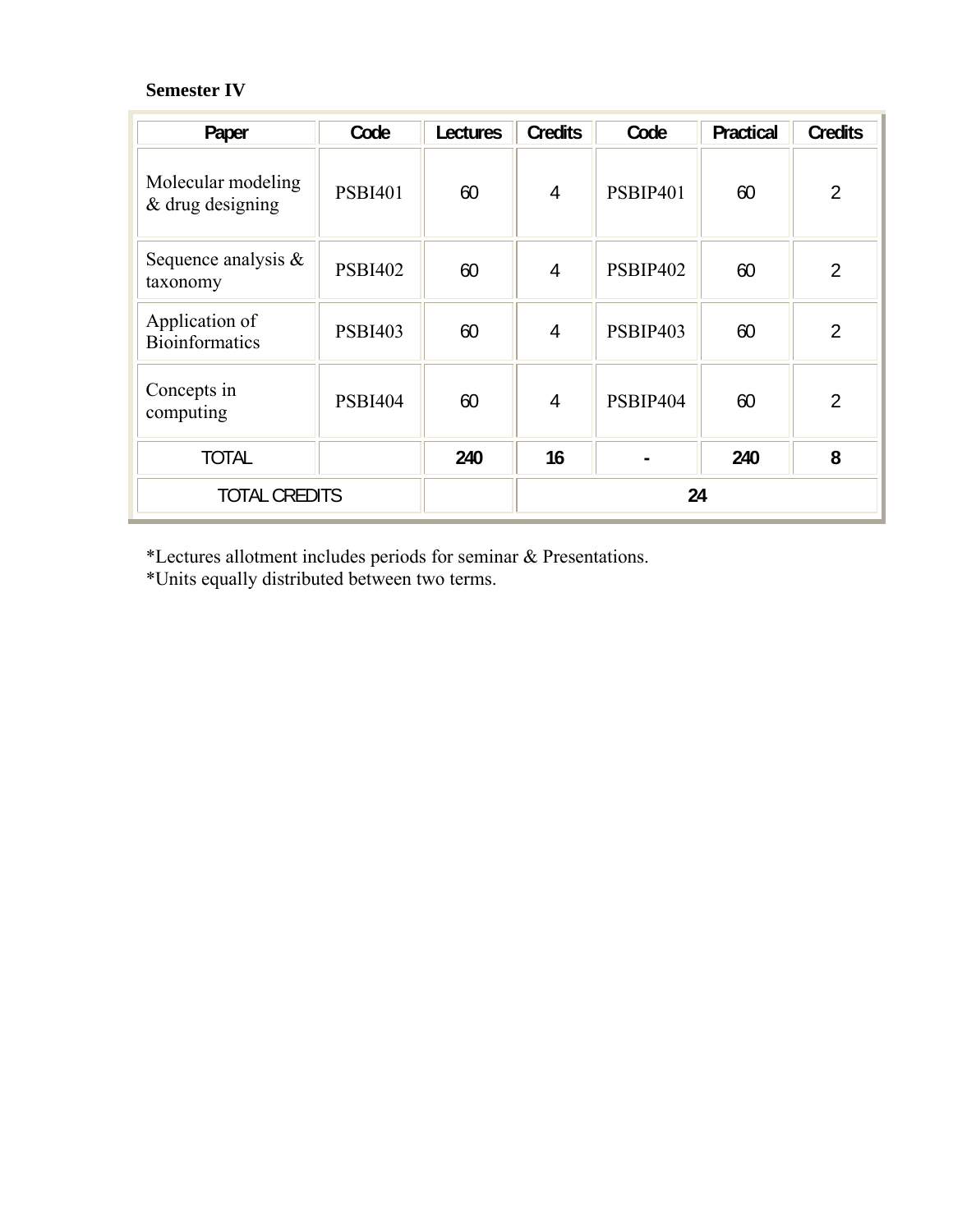# **MODULAR DISTRIBUTION OF TOPICS M.Sc PART**

| <b>FIRST SEMESTER</b>                                                         | <b>SECOND SEMESTER</b>                                           |
|-------------------------------------------------------------------------------|------------------------------------------------------------------|
| <b>PSBI101: Fundamentals of Biology</b>                                       | <b>PSBI201: Fundamentals of Biology</b>                          |
| 101.1 Cell Biology                                                            | 201.1 Enzyme Kinetics                                            |
| 101.2 Structure of Major Biomolecules                                         | 201.2 Concept of central dogma/ gene and<br>gene<br>organization |
| 101.3 Carbohydrate Metabolism                                                 | 201.3 Cell-Cell communication and signal<br>transduction         |
| 101.4 Integration of Metabolic Pathways<br>and Bioenergetics                  | 201.4 Recombinant DNA technology                                 |
| (PSBI102) Proteomics & Genomics                                               | (PSBI202) Proteomics & Genomics                                  |
| $102.1$ Tools<br>of<br>study<br>Structure<br>to<br>molecules                  | 202.1 Global profiling technologies                              |
| 102.2 Techniques for separation                                               | 202.2 Genomics                                                   |
| 102.3 Detection of known molecules                                            | 202.3 Applied Genomics                                           |
| 102.4 Sequencing of Nucleic acids and 202.4 Functional proteomics<br>proteins |                                                                  |
| (PSBI103) Biostatistics                                                       | (PSBI203) Biostatistics                                          |
| <b>Basics of Mathematics</b><br>103.1                                         | 203.1 Stochastic Process                                         |
| 103.2<br>Probability(i)                                                       | 203.2 Analysis of variance and<br>Regression                     |
| 103.3 Probability(ii)                                                         | 203.3 Analysis of one and multiple DNA                           |
| An Introduction to statistical<br>103.4<br>inference                          | 203.4 BLAST                                                      |
| (PSBI104) Programming Language &<br><b>Databases</b>                          | (PSBI204) Programming Language &<br><b>Databases</b>             |
| 104.1 Fundamentals of Computing                                               | 204.1 SQL                                                        |
| 104.2 Introduction to operating systems                                       | 204.2 Electronic Document Management                             |
| 104.3 Introduction to Database Systems                                        | 204.3 Introduction to C                                          |
| 104.4 RDMS                                                                    | 204.4 C++                                                        |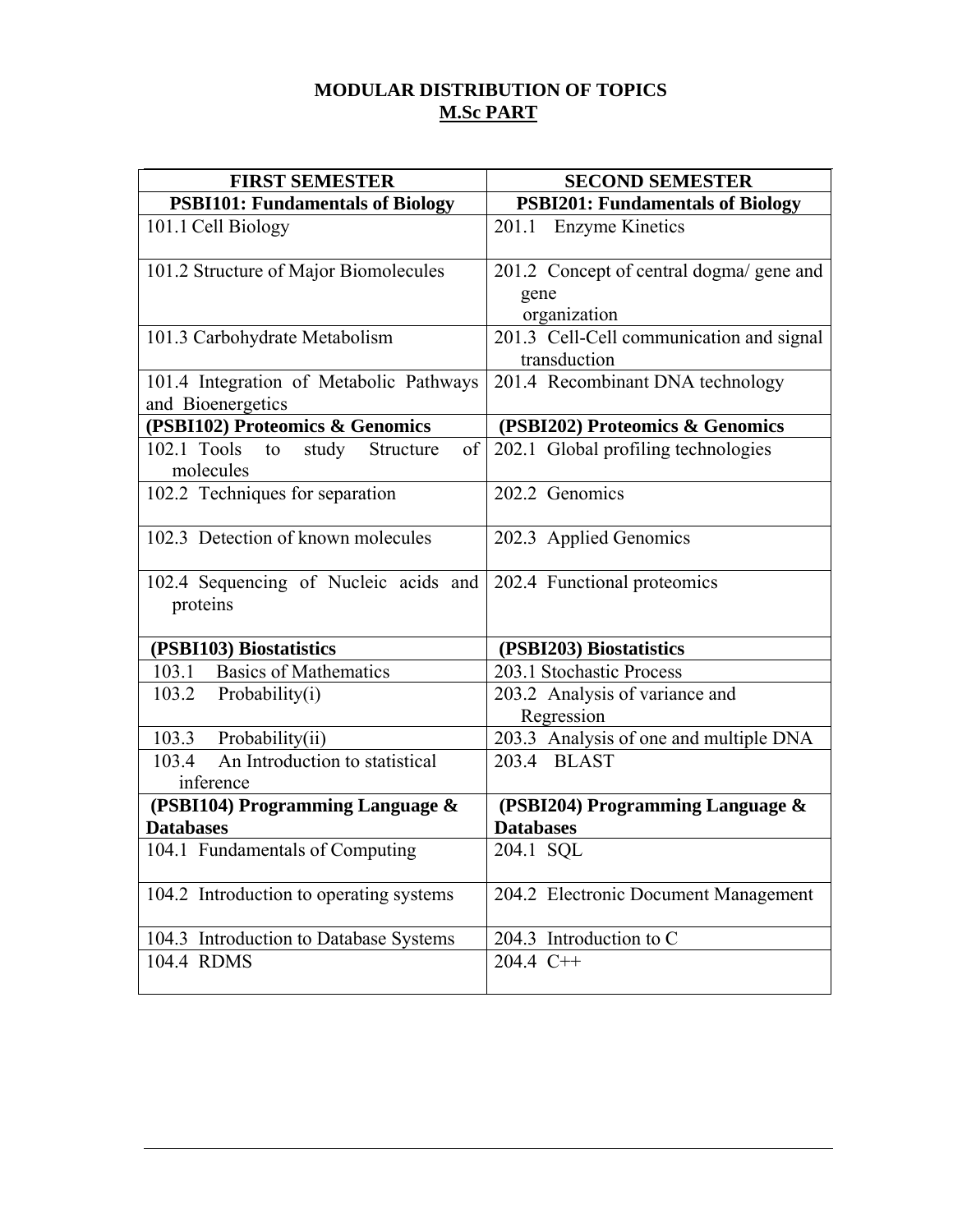# **MODULAR DISTRIBUTION OF TOPICS**

| <b>THIRD SEMESTER</b>                                        | <b>FOURTH SEMESTER</b>                                         |
|--------------------------------------------------------------|----------------------------------------------------------------|
| (PSBI301) Molecular modeling & Drug                          | (PSBI 401) Molecular modeling & Drug                           |
| designing                                                    | designing                                                      |
| Molecular<br>301.1 Introduction<br>to<br>Modeling            | 401.1 Drug Delivery systems                                    |
| 301.2 Cheminformatics                                        | 401.2 Orphan receptors & reverse<br>pharmacology               |
| 301.3 Combinatorial Chemistry                                | 401.3 QSAR                                                     |
| 301.4 Drug Designing                                         | 401.4M olecular modeling $&$ drug designing<br>softwares       |
| (PSBI302) Sequence analysis $\&$<br>taxonomy                 | (PSBI402) Sequence analysis & taxonomy                         |
| Sequence and Structure<br>302.1<br>Databases                 | 402.1<br>Heuristic Methods of Sequence<br>alignment            |
| <b>Derived Databases</b><br>302.2                            | Multiple Sequence Alignments<br>402.2                          |
| Pair wise sequence alignment<br>302.3                        | 402.3<br>Taxonomy and Phylogeny                                |
| 302.4<br>Dynamic<br>programming<br>Algorithm                 | Data mining<br>402.4                                           |
| (PSBI303) Application of                                     | (PSBI403) Application of Bioinformatics                        |
| <b>Bioinformatics</b>                                        |                                                                |
| <b>Secondary Structure Prediction</b><br>303.1<br>of Protein | 403.1<br>Machine Learning Techniques                           |
| Tertiary Structure Prediction of<br>303.2                    | Algorithms and techniques for<br>403.2                         |
| Protein                                                      | Microarray analysis                                            |
| Bioinformatics Perspectives on<br>303.3                      | <b>Medical Informatics</b><br>403.3                            |
| Human Diseases                                               |                                                                |
| Markov and Hidden Markov<br>303.4                            | Bioinformatics & systems biology<br>403.4                      |
| Models                                                       |                                                                |
| (PSBI304) Concepts in computing                              | (PSBI404) Concepts in computing                                |
| HTML & XML<br>304.1                                          | Introduction to Perl and data types<br>404.1                   |
| 304.2<br>Introduction to OOPs concept<br>and JAVA            | Regular Expressions in Perl<br>404.2                           |
| Core JAVA<br>304.3                                           | 404.3<br>File Handling and Directories in<br>Perl              |
| <b>JDBC</b><br>304.4                                         | 404.4<br>Perl<br><b>CGI</b><br>and<br>Database<br>connectivity |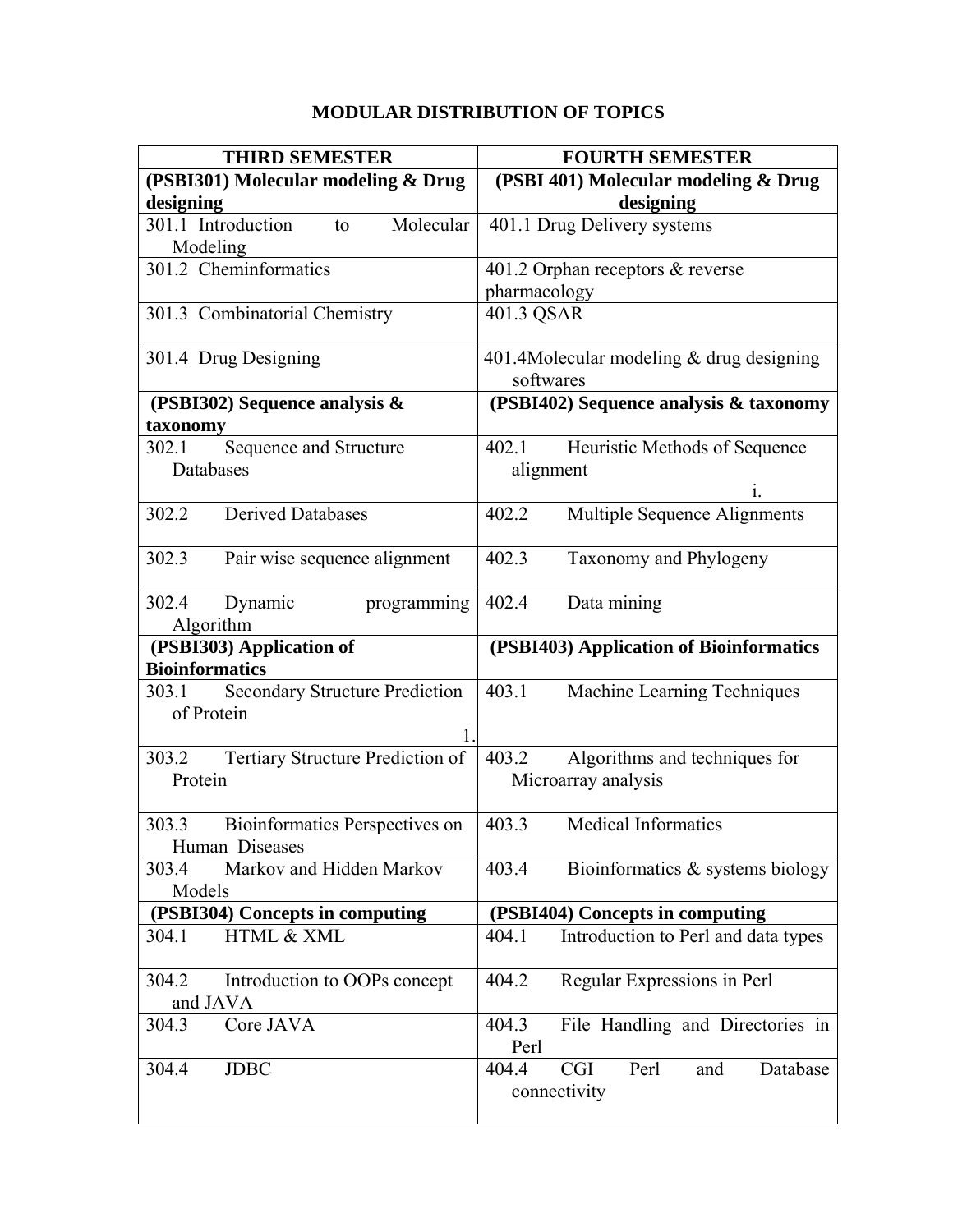## **PSBI101 FUNDAMENTALS OF BIOLOGY**

#### **101.1 Cell Biology (15)**

- Cell Membranes- Structure, various models, its function
- Structure and Function of cells and intracellular organelles (of both prokaryotes and eukaryotes)
- Organelles bounded by double membrane viz. nucleus, mitochondria, chloroplast etc., endosymbiont theory
- Organelles bounded by single membrane viz. peroxisomes, lysosome, endoplasmic reticulum, Golgi apparatus, vacuoles etc.
- Cytoskeleton
- Mechanism of cell division including (mitosis and meiosis) and its regulation.
- Cellular transport and concept of motors

## **101.2 Structure of major Biomolecules (15)**

- Carbohydrates Monosaccharides, Disaccharides and Polysaccharides, **Glycoconjugates**
- Nucleic acids: Bases, nucleotides, RNA and DNA. Different structural form of DNA, denaturation and renaturation of DNA
- Proteins: Amino acids and peptides; Primary, secondary, tertiary and quaternary structures
- Proteoglycans, Glycoproteins, and Glycolipids

## **101.3 Metabolism (15)**

- Glycolysis, Feeder Pathways for Glycolysis, its regulatory mechanisms, Citric acid cycle and its regulations
- Oxidative phosphorylation, and electron transport chain
- Digestion, Mobilization, and Transport of Fats
- Oxidation of Fatty Acids, Ketone Bodies
- Biosynthesis of Fatty Acids, Membrane Phospholipids
- Overview of Nitrogen Metabolism, biosynthesis and Degradation of Amino Acids

## **101.4 Integration of metabolic Pathway & bioenergetics (15)**

- Hormonal Regulation of Fuel Metabolism
- Bioenergetics and Thermodynamics
- Phosphoryl Group Transfers and ATP
- Biological Oxidation-Reduction Reactions

## **PSBI102 PROTEOMICS AND GENOMICS**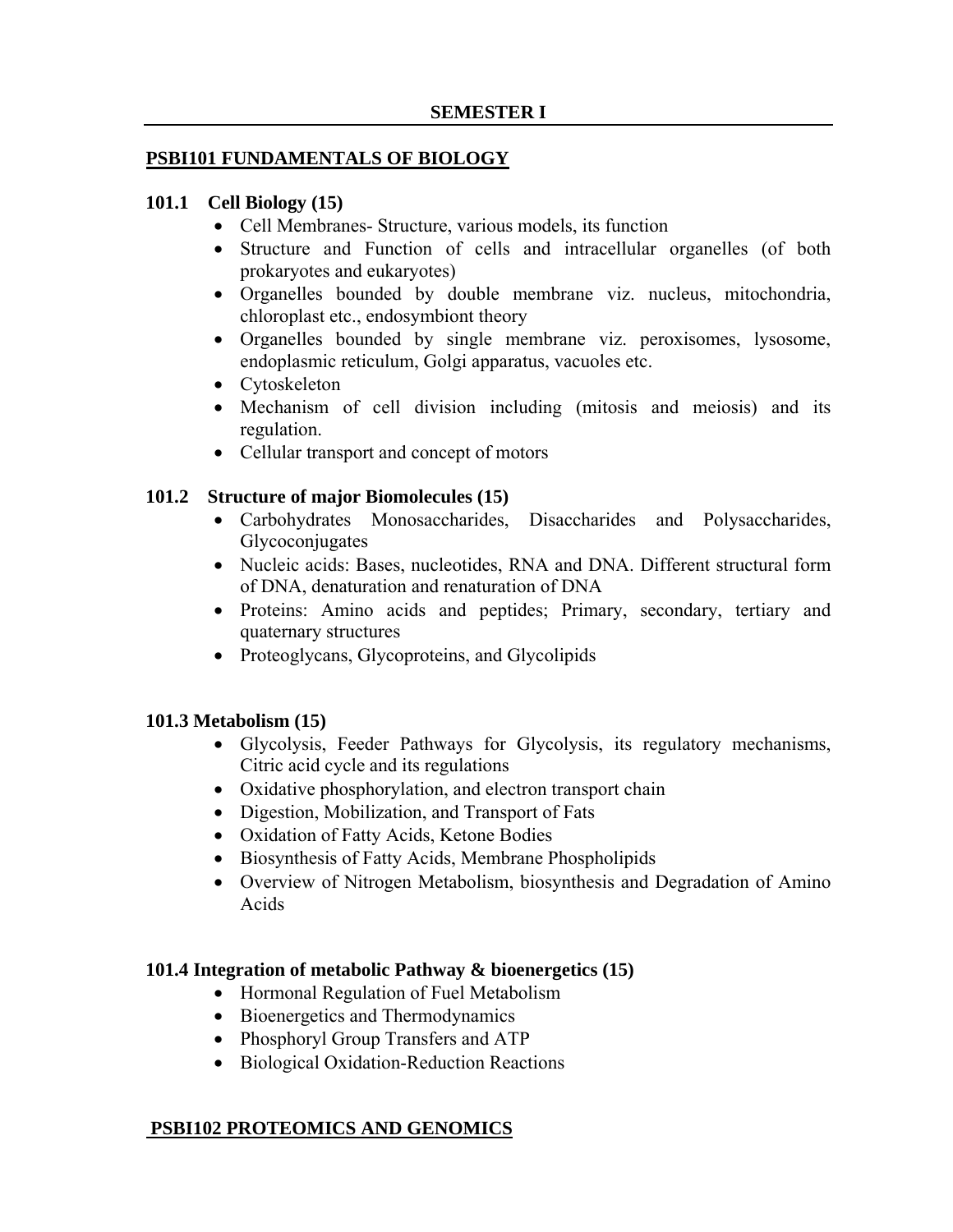# **102.1 Tools to study structure of Molecule (15)**

- Microscopy visible and UV
- X- ray diffraction, Bragg's law
- Crystallograpy
- IR, ESR and NMR

# **102.2 Techniques for separation (15)**

- Gel-Electrophoresis, PAGE, 2-D electrophoresis
- Gel filtration chromatography, ion-exchange chromatography, HPLC etc.
- Centrifugation techniques

# **102.3 Detection of known molecule(15)**

- Protein/DNA/RNA probes, southern and western blotting, In situ hybridization
- Flow cytometry
- Microscopic techniques
- Principles of thermal cyclers, Primer designing
- Polymerization chain reaction, Real time PCR etc.
- DNA and cDNA amplification using PCR, gene libraries & their uses

# **102.4 Sequencing of nucleic acids and proteins (15)**

- Principle of DNA and protein sequencing
- Protein extraction & purification
- Protein separation and identification
- Protein fingerprinting for medicinal plants
- Endogenous peptides and concepts of post transitional modifications

# **PSBI103 BIOSTATISTICS**

## **103.1 Basics of Mathematics**

- Limits, Complete and Partial Differentials of Function, Integration: Definite and Non definite, Logarithms, Ordinary differential equations (first order), Partial differential equations -example from biology, Additions and Subtraction, Dot product and cross product of vectors, Scalar triple product
- Matrix algebra and Eigen Vectors Addition, Subtraction, Multiplication, transpose inverse and conjugate of matrix, Poisson and Extreme value distribution

## **103.2 Probability (i) (15)**

- Random variable, Probability distribution
- Important discrete distribution such as Bernoulli, Binomial, Uniform, Geometric, Negative binomial, Poisson
- Moments mean, Variance
- Probability generating function
- Continuous random variable, Chebyshev's Inequality, moments
- Important continuous distribution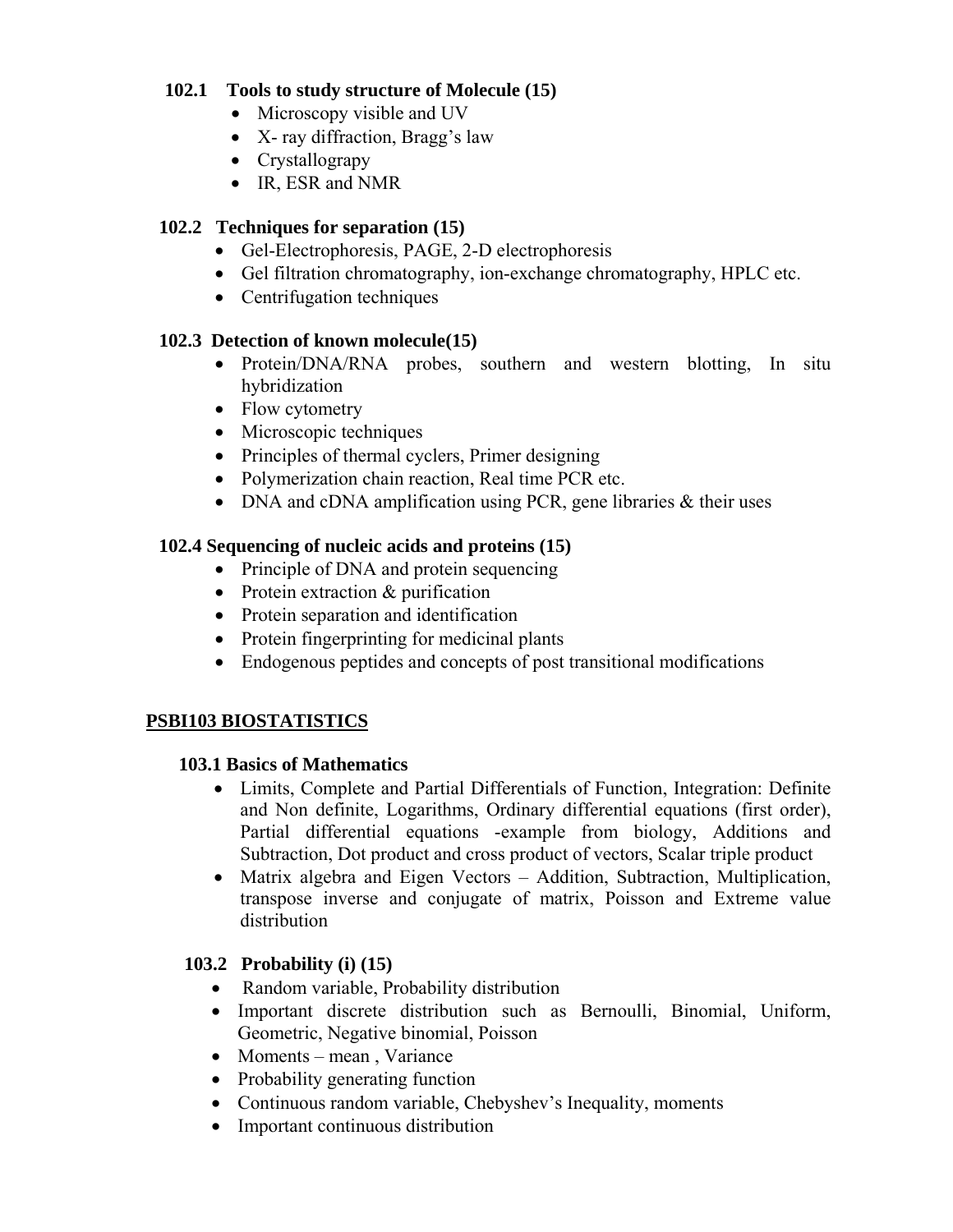Uniform, Normal, Exponential, Gamma, Beta, Normal approximation to various distributions

• Moment generating function

# **103.3Probability (ii) (15)**

- Multiple Random variables: Discrete and continuous
- Independence and dependence
- Marginal and conditional, Expected values
- Asymptotic distribution
- Derived R.V: Sums, Averages, Minimum, and Maximum.
- Introduction to P- Values, P- Values for various distributions
- Large observations and rare events
- Order statistics

# **103.4 An Introduction to statistical inference (15)**

- Classical and Bayesian methods
- Classical Estimation Methods: Unbiased Estimators, Maximum likelihood Estimators etc
- Classical hypothesis testing: t, F Z and x square, general Principal, like hood Estimators etc.
- Non parametric tests
- Bayesian approach to estimation
- Bayesian approach to testing
- Multiple testing

# **PSBI104 PROGRAMMING LANGUAGE & DATABASES**

## **104.1 Fundamentals of Computing (15)**

- Overview and functions of a Computer System
- History of Computer: Evolution, classification
- Storage Devices
- Memory: Register, buffer, RAM, PROM, EPROM, EEPROM
- Overview of various computer threats viz. Trojan horses, viruses etc.
- Fundamentals of Computer Graphics and Visualization
- Computer security or network security

## **104.2 Introduction to operating systems (15)**

- Operating systems concepts
- Windows
- UNIX/LINUX
- Internet usage and WWW
- Computer networking /LAN/WAN
- IP address
- Software Development Life cycle (SDLC)

## **104.3 Introduction to Database Systems (15)**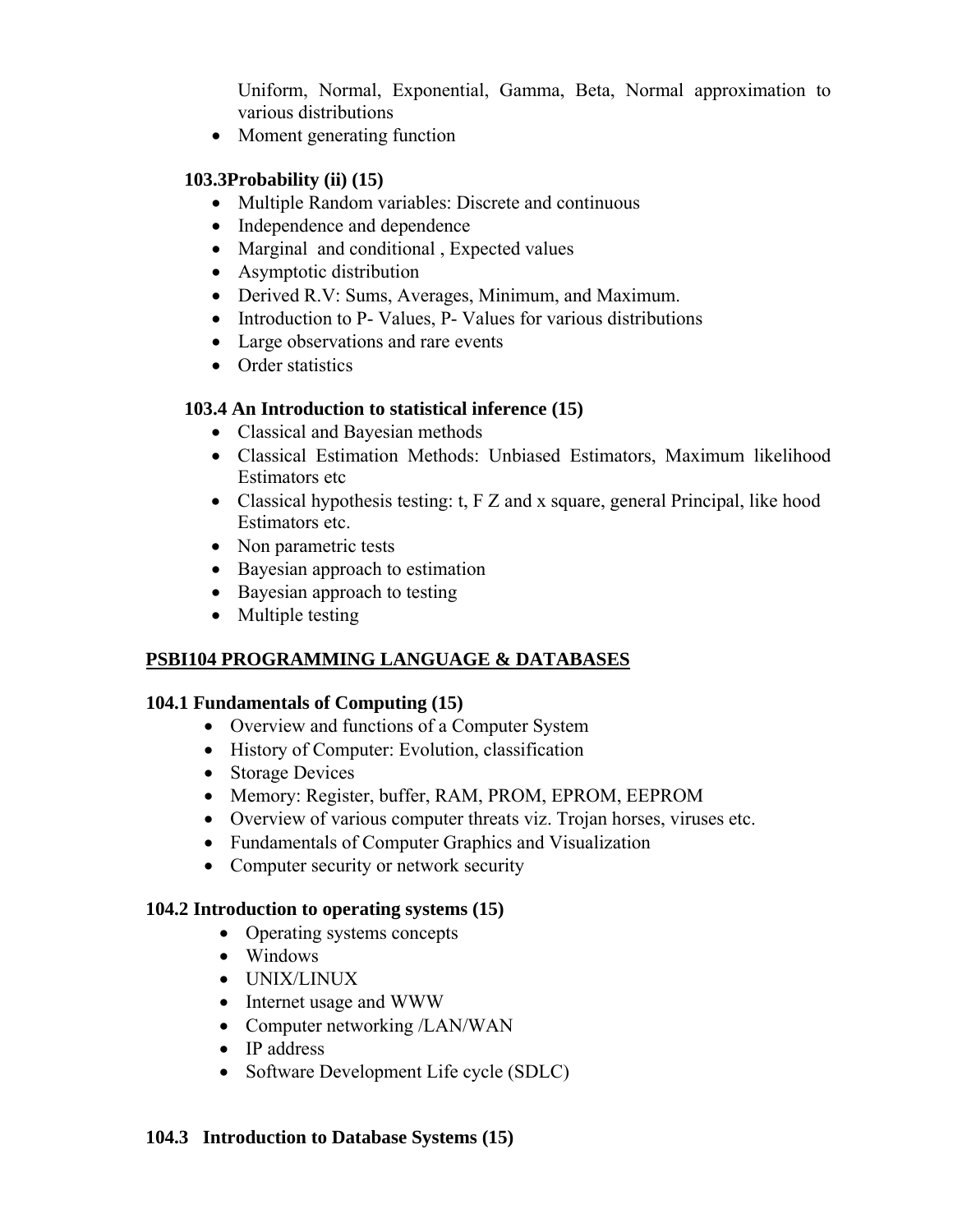- Concepts of various types of Databases
- Data models
- Instances & Schemes
- $\bullet$  E R Model:
	- Entity and entity sets
	- Relations and relationship sets
	- E R Diagram
	- Reducing E- R diagram to tables
- Network Data model: Basic concepts
- Multimedia Databases Basic concepts and Application
- Text Databases
- Introduction to distributed Database Processing, Data security

# **104.4 RDMS (15)**

- Relational database design; Oracle objects Tables, Views, Indexes, Sequences; Synonyms, Snapshots
- Databases table space, Data file, Blocks, Extents, Segments
- Oracle Background Processes, Control files; Oracle memory Management; Security, Grants, Roles, Privileges
- DBA Oracle server Manager; Export- Import/ SQL Monitor Backup & recovery( Archiving); Physical storage & Logical Storage
- Oracle Reports Reports Features; Full Integration with Forms and graphics

# **SEMESTER I PRACTICAL SYLLABUS**

# **PSBIP101**

- Identification of various stages in mitosis and meiosis from permanent slides
- Biochemical estimation of carbohydrates
- Biochemical estimation of proteins

# **PSBIP102**

- PAGE separation of human serum proteins
- 2D separation of amino acids, plant pigments using paper chromatography
- IR analysis of a modern drug (e.g. Diclofenac Sodium)

# **PSBIP103**

• Report on Industrial visits – minimum TWO

# **PSBIP104**

- Introduction and overview of general computer operation (Windows and Linux platforms). Use of various search engines, email etc.
- Creating databases in SQL and Oracle, using various data types and granting privileges
- Use of statistical packages such as SPSS, Matlab etc.
- Population distribution studies
- Performing statistical tests such as chi square, ANOVA etc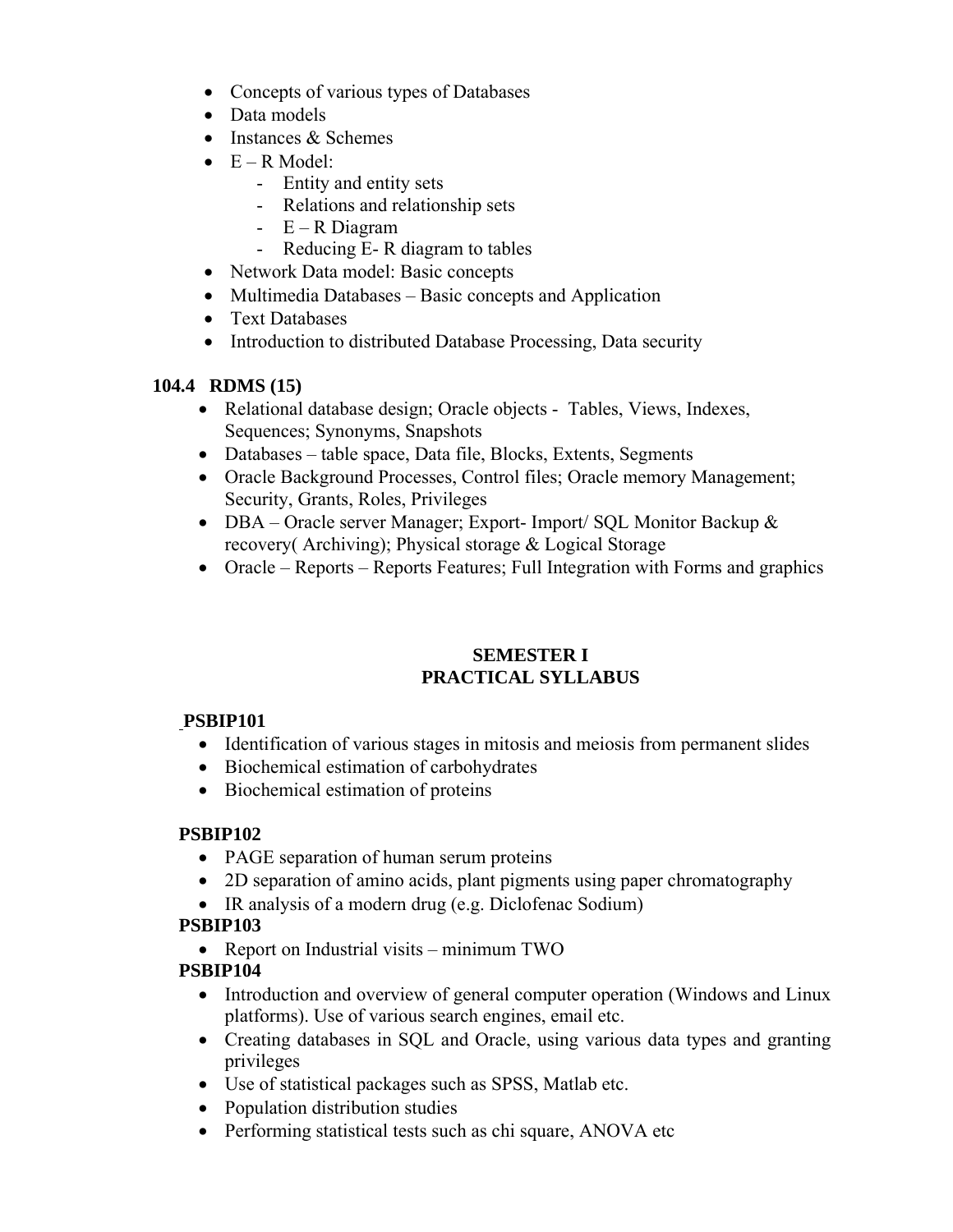#### **PSBI201 FUNDAMENTALS OF BIOLOGY**

#### **201.1 Enzyme Kinetics(15)**

- Introduction to Enzymes
- Units of activity, coenzymes and metal cofactors.
- Temperature and PH effects
- Michaelis Menten Kinetics
- Feedback inhibition and activation
- Ribozyme and abzymes

#### **201.2 Concept of Central Dogma / Concept of Gene & gene organization (15)**

- DNA Replication, various enzymes involved, DNA topology, super coiling of DNA, origin of replication
- Operon model in prokaryotes and eukaryotes, *lac* operon, *trp* operon
- Transcription enzymes involved, sigma factor, DNA binding sites, initiation, elongation and termination
- Translation or protein synthesis enzymes or factors involved polyribosome
- Gene splicing, post translation modifications etc.

#### **201.3 Cell – Cell communication and Signal transduction (15)**

- Signaling Pathways differentiation and programmed cell death (apoptosis)
- Cell Junctions, Cell Adhesion, Extracellular Matrix and integrins
- Cell–Cell interaction and signal transduction, signaling by hormones and neurotransmitters

#### **201.4 Recombinant DNA Technology(15)**

- History of rDNA Technology, enzymes involved restriction endonucleases, ligases etc.
- Cloning vectors plasmids, bacteriophages vectors for eukaryotes- YAC
- DNA manipulation–cutting and joining DNA using nucleases and ligases, linkers and adapters
- Cloning strategies, construction of libraries
- Transformation of DNA into host cells, Screening for recombinants, bluewhite screening
- Application of recombinant DNA technology

#### **PSBI202 PROTEOMICS AND GENOMICS**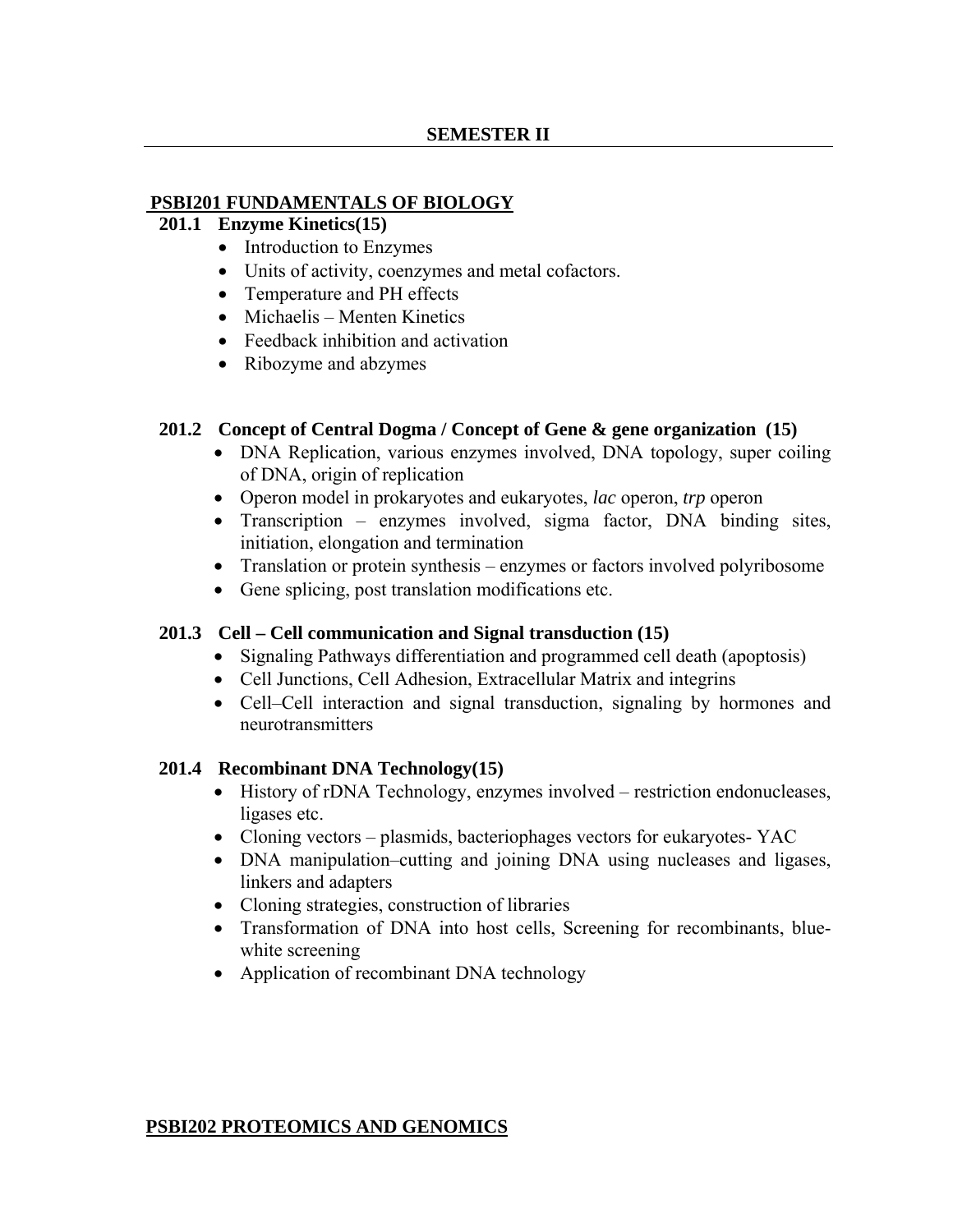# **202.1 Global Profiling Technologies (15)**

- Technologies used to detect differential expression of genes
- Mass spectrometry systems: liquid chromatography/tandem mass spectrometry (LC/MS/MS) systems
- Microarray technology

# **202.2 Genomics (15)**

- Prokaryotic and Eukaryotic genome & their expression
- Comparative microbial genomics: microbial circular and linear genomes, mega-plasmids, reduced genomes case studies to include *Campylobacter jejuni, Salmonella, E. coli*
- Comparative eukaryotic genomics: chloroplast, mitochondrial and nuclear genomes. Gene organization and control of gene expression; manipulation and exploitation in biotechnology
- Major techniques in gene manipulation of plants, Genetic manipulation of chloroplasts
- Genetically Modified Organism and their applications.

# **202.3 Applied Genomics (15)**

- DNA Microarray, Designing a microarray experiment the basic steps
- siRNA technology
- Microarray databases: GEO (gene expression omnibus), MAML, the benefits of GEO and MAML, promises of microarray technology in treating disease
- Tools for analysis of human genome, Alternative-splicing models, Probing with EST's
- Human genome project, Features identification and genome annotation

## **202.4 Functional proteomics(15)**

- Protein-protein interaction
- Yeast two hybrid system
- Protein–protein interactions in intact mammalian cells (MAPPIT)

## **PSBI203 BIOSTATISTICS**

## **203.1 Stochastic Process (15)**

- Poisson Process
- Markov chains
- Transition Probabilities
- M.C with Absorbing state and no absorbing state
- Stationary distributions
- Modeling

#### **203.2 Analysis of variance and Regression (15)**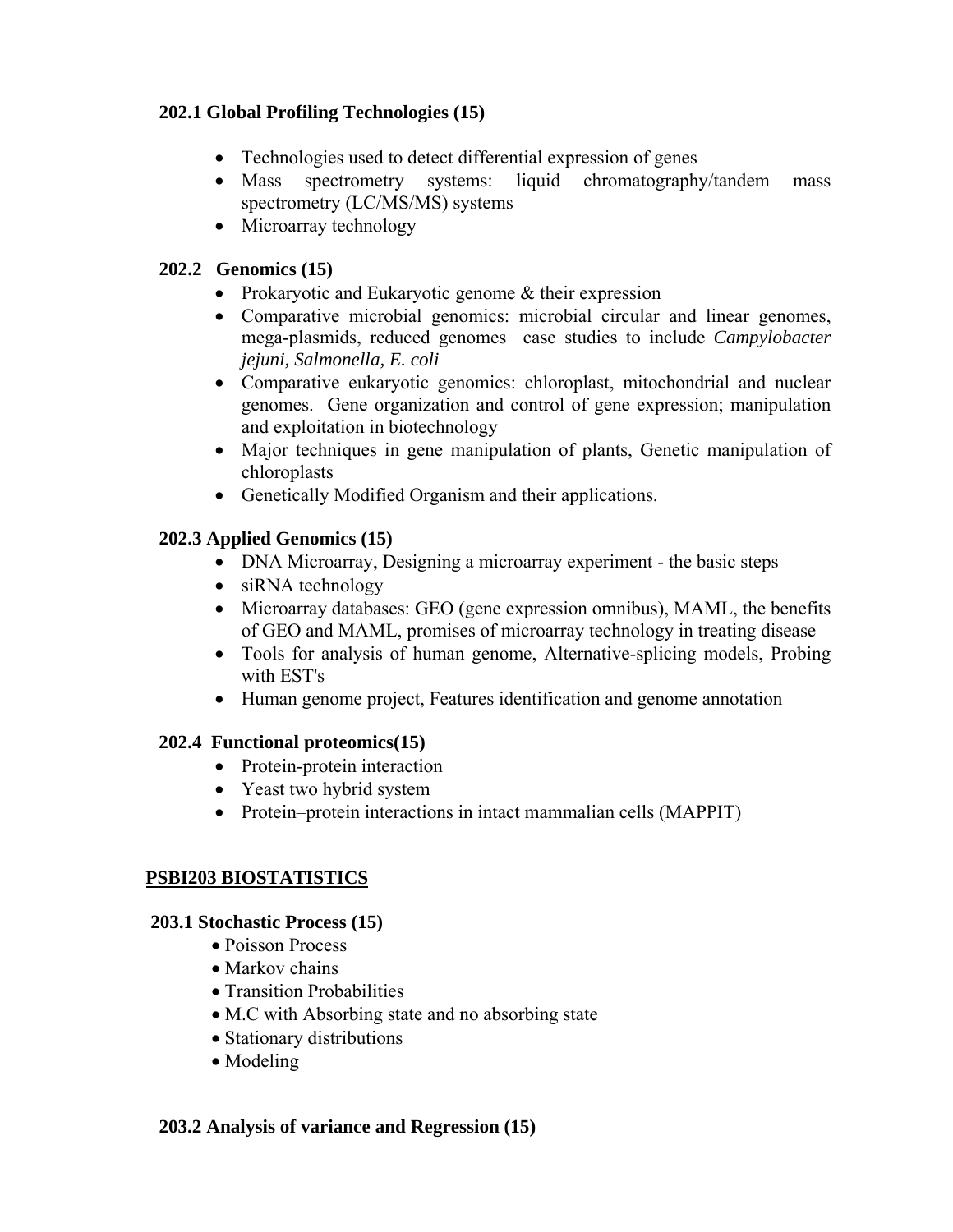- One-way classification
- Two way classification model with and without interaction effects, one observation per cell and r observations per cell
- Multiway classification model
- Regression analysis

# **203.3 Analysis of one and multiple DNA (15)**

- Shot gun sequencing, Modeling DNA, Modeling Signals in DNA: weight matrices, Independence, Mearkov depence, maximal depence decomposition
- Long repeats, R- Scans, Analysis of Patterns, Overlap Counted: General comments, distance between recurrences; number of recurrences
- Generalizations: arbitrary Nucleotide Probabilities; arbitrary word Length
- Two Sequences: frequency comparisons
- Alignments, Simple tests for significant. Similarity in an Alignment. Alignment algorithms for two sequences: Gaped global comparisons and Dynamic Programming Algorithms
- Fitting one sequence into another Using Gap model, other Gap models.
- Protein sequences and substitution Matrices

# **203.4 BLAST (15)**

- Comparison of two Aligned sequences: Ladder points and Excursions, Parameter Calculation, Choice of a score, bounds for P Values, Normalized and the bit score, Number of high scoring Excursions, Karlin-Atlschual Sum statistics
- Comparison of a Query Sequence against database
- Minimum significance length
- BLAST :Parametric or non parametric Test
- Relation to Sequential Analysi

# **PSBI204 PROGRAMMING LANGUAGE & DATABASES**

# **204.1 SQL (15)**

- Select statement
- Data definition statement; Data Manipulation Statements
- Data Control Statement
- Other Database Objects (Views, Sequences, Synonyms); Introduction to Application
- Development using Visual Basic; Working with code and forms; Variables, Procedures and controlling
- Program Executor; Standard Controls; Data Access Using data Control Connecting to Oracle / SQL Database using Visual Basic

# **204.2 Electronic Document Management (15)**

- Electronic Acquisition of data
- Management of data in computers
- Electronic Data Validation and regulatory requirements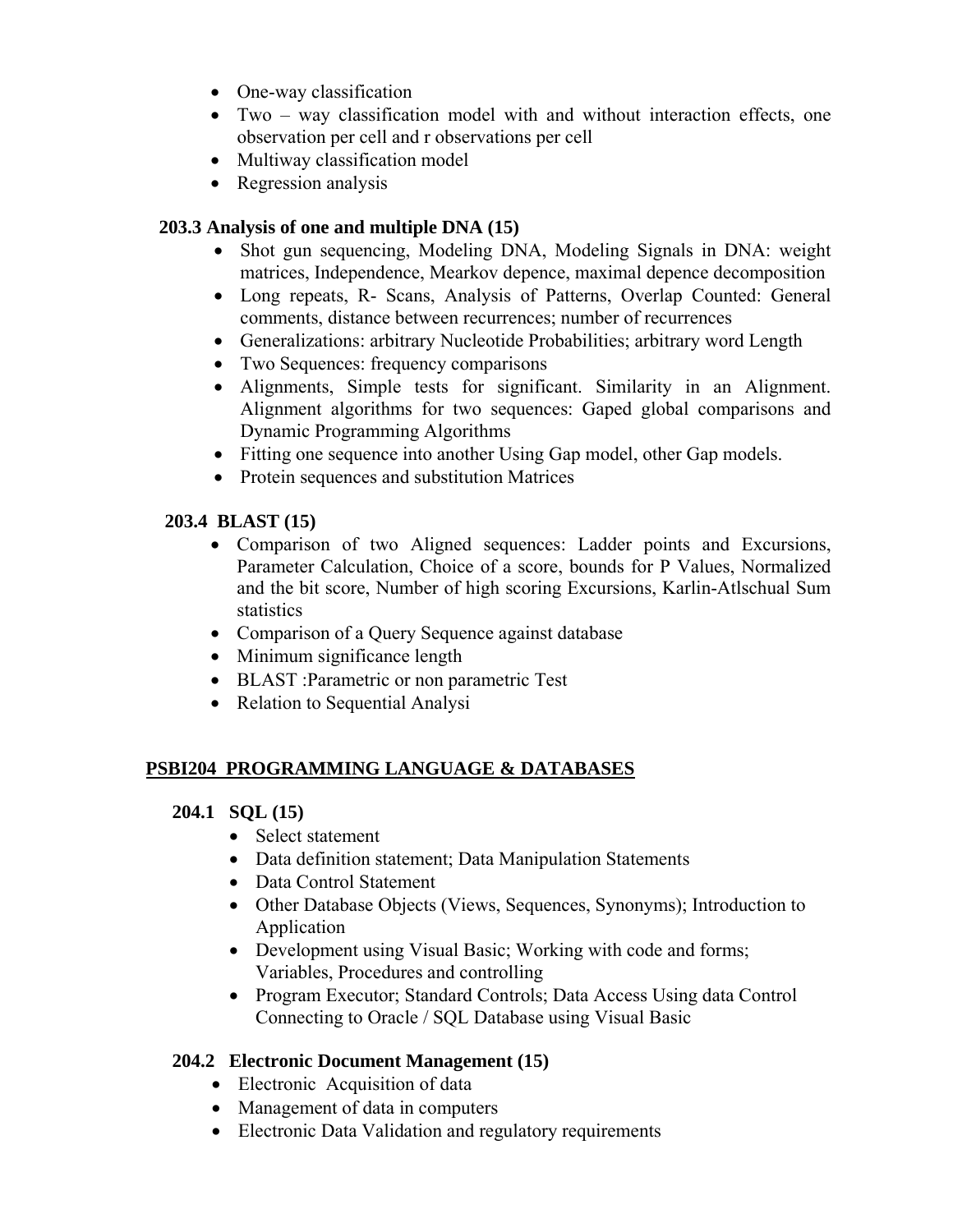- Electronic signature  $\&$  its regulation
- Generating reports using computers
- Regulatory requirements and Data validation

## **204.3 Introduction to C (15)**

- Introduction to software programming
- Data types in C*, int, flo char* etc.
- Control statements, *if, else, else if,* loops like *for*, *while*, *do while, Swich, break, continue* etc.
- Arrays (single and double), Sorting and searching method in array (liner  $\&$ Binary,
- Functions (call by value, call by reference)
- Pointers (pointer to functions, pointer to array, pointer to structure)
- Structure in C and string manipulations
- Basic Input output and File handling etc.

# **204.4 C++ (15)**

- Basics of object oriented programming
- Concept of Object, class, Constructor and Destructors
- Inheritance, Data encapsulation
- Polymorphism
- Virtual function and friend function

# **SEMESTER II PRACTICAL SYLLABUS**

## **PSBIP201**

- Biochemical estimation of lipids
- Biochemical estimation of DNA & RNA

## **PSBIP202**

- Blood film preparation and Identification of various cells
- Isolation of plasmid DNA and chromosomal DNA
- Restriction digestion of DNA
- Ligation

## **PSBIP203**

• Report on Industrial visits – minimum TWO

## **PSBIP204**

- Writing programs based on C and C<sup>++</sup>
- Finding prime numbers, Fourier series
- Reading a DNA sequence, Translating into RNA sequence
- From DNA or RNA to Polypeptide sequence
- Use of SQL Server and mySQL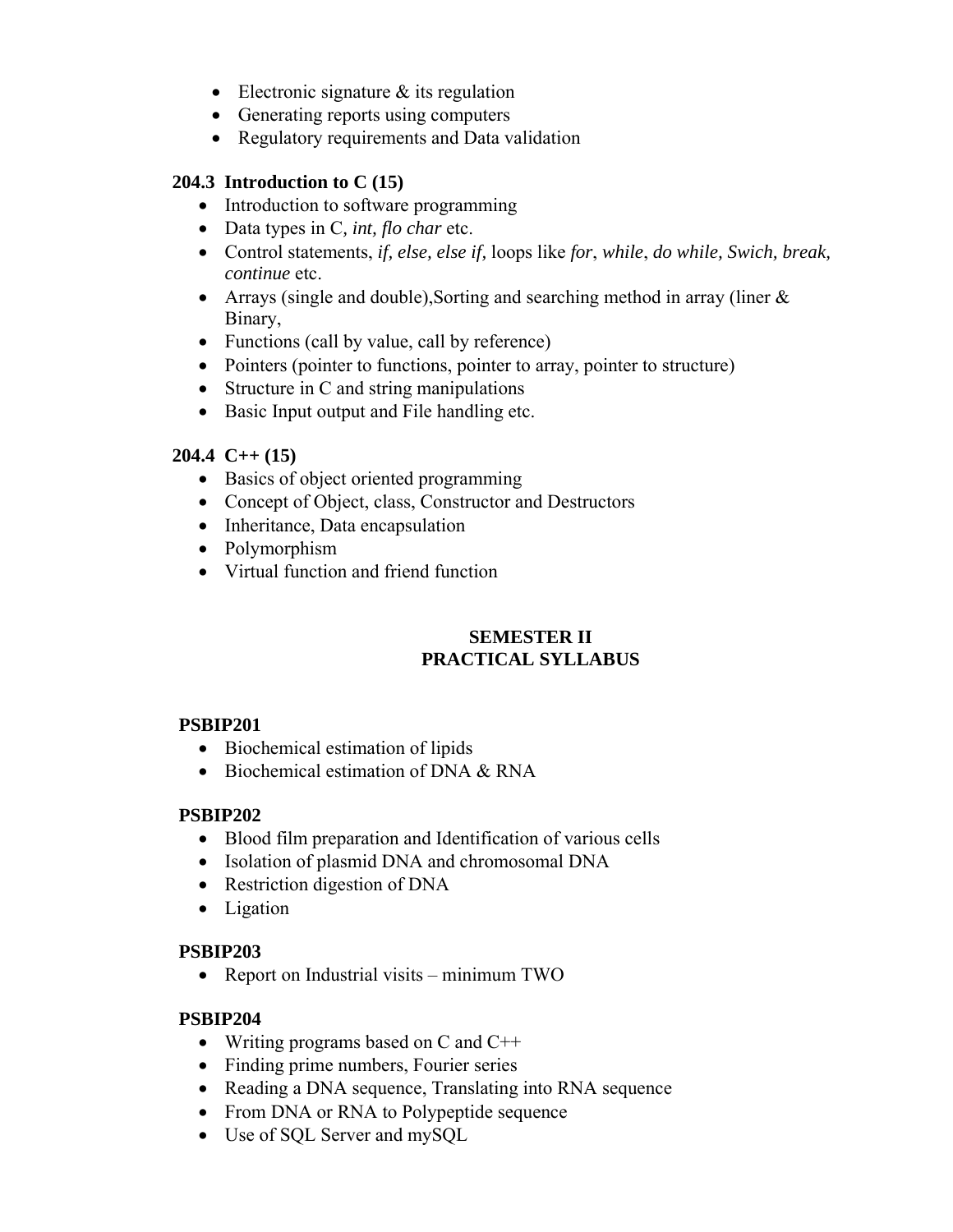• Writing Basic SQL select queries

# **SEMESTER III**

# **PSBI301 MOLECULAR MODELLING & DRUG DESIGNING**

## **301.1 Introduction to Molecular Modeling (15)**

- Concepts of Molecular modeling
- Theory and Practice of Energy minimization, Monte Carlo and Molecular Dynamics simulations
- Protein structure Prediction an overview. Introduction to *ab-inito* structure prediction
- Fold family recognition or threading approaches
- Homology modeling

# **301.2 Cheminformatics (15)**

- Storage & Retrieval methods
- Modeling of small molecules
- Structure activity

# **301.3 Combinatorial Chemistry (15)**

- Analysis and design of combinatorial libraries
- Chemo-informatics tools for drug discovery
- Combinatorial chemistry
- Chemical Database Preparation for Compound Acquisition or Virtual Screening
- Preparing a Dataset for Compound Acquisition using Similarity and **Diversity**

## **301.4 Drug Designing (15)**

- Physicochemical properties of drugs & Introduction to drug designing
- Concept of receptor/target site
- lead identification and structure modification
- Concepts in molecular recognition, Drug like properties and associated empirical rules, structure based drug design
- Conformational search technique
- Target structure based Drug Design (Active site identification), Characterization of target site
- Small molecule libraries and the identification of novel drug targets (e.g. via the de-orphanisation of G-protein coupled receptors)

## **PSBI302 SEQUENCE ANALYSIS & TAXONOMY**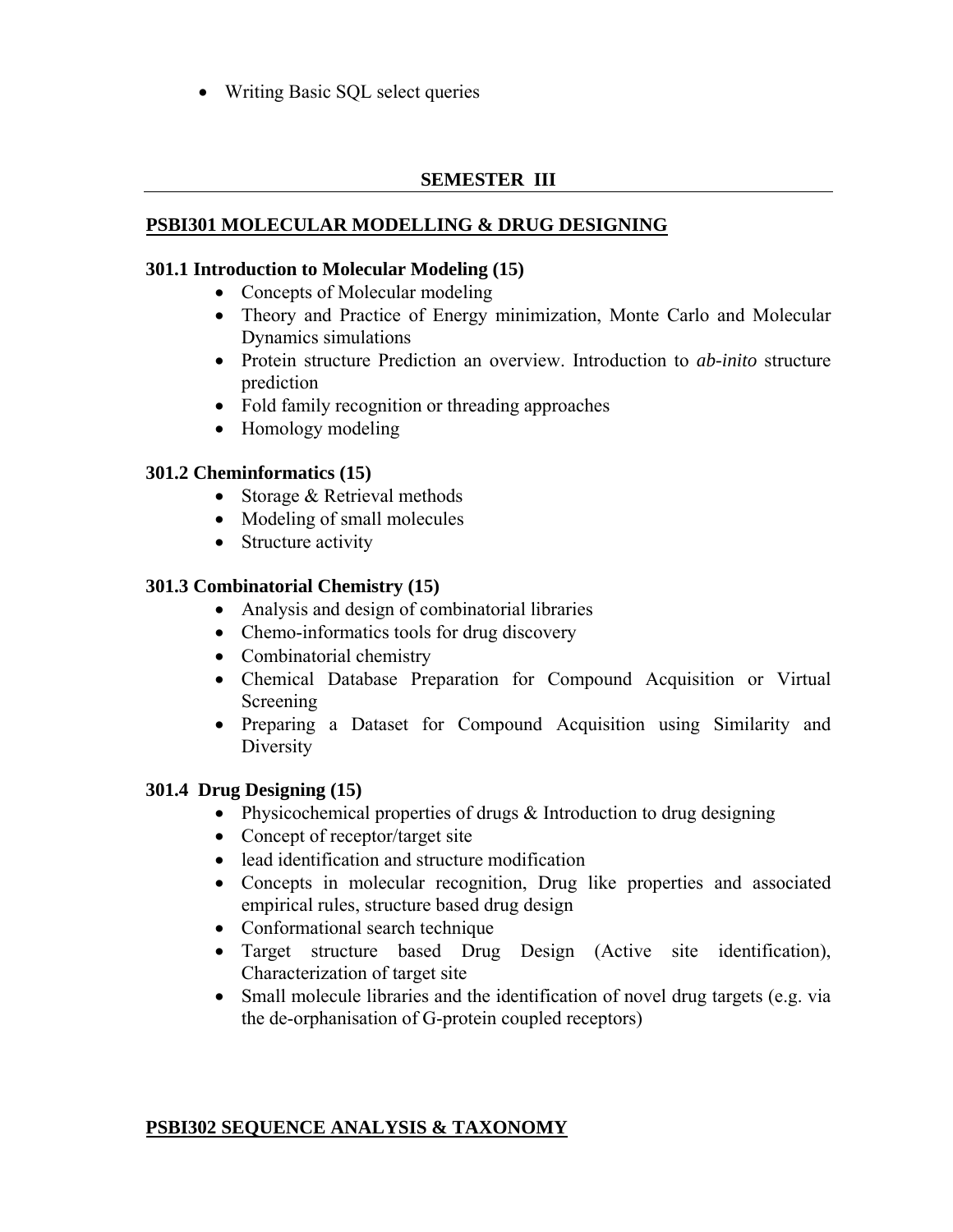# **302.1 Sequence and Structure Databases (15)**

- Major Bioinformatics resources NCBI, EBI, ExPASY
- Open access bibliographic resources and literature Databases
- Nucleic acid **:** GenBank, EMBL, DDBJ
- Protein sequence: SWISS PROT, TrEML, PIR
- Genome Database at NCBI, EBI, TIGR, SANGER
	- Viral genomes
	- Archeal and Bacterial Genomes
	- Eukaryotic genomes with special reference to model organisms (yeast, Drosophila, C*.elegans*, Rat, Mouse) Human, Plants such as *Arabidopsis thaliana*, Rice, etc.
	- Repositories for high throughput genomic sequences: EST, STS, GSS
	- PDB, NDB, CCSD

# **302.2 Derived Databases (15)**

- Concepts of derived databases with examples
- History, content, usage, and applications of the following databases Prosite, PRODOM, Pfam, PRINTS CATH, SCOP, DSSP, FSSP, DALI etc with examples

# **302.3 Pairwise Sequence alignment (15)**

- Various file formats for bio- molecular sequences
- Basic Concepts of sequences similarity, Identity and homology
- Definition of homologues, orthologues, Paralogues
- DOT Matrix analysis
- Scoring matrices: Basic concepts of scoring matrix, PAM and BLOSUM series and principles based on which these matrices are derived. Difference between distance & Similarity Search

## **302.4 Dynamic Programming Algorithm (15)**

- Concepts of sequence alignments
- Needleman & Wuncsh, Smith & Waterman algorithms for Pairwise alignments
- Use of Pairwise Alignments for analysis of Nucleic acid and Protein Sequences and interpretation of results

## **PSBI303 APPLICATION OF BIOINFORMATICS**

## **303.1 Secondary Structure Prediction of Protein (15)**

- Secondary structure: basic principles on which the prediction methods of first, second and third generation are based
- Algorithm of Chou-Fasman, GOR methods, other methods, predicting secondary structures using these methods and analysis
- Concepts in measuring the accuracy of prediction (Q3, segment overlap, Mathew's correlation coefficient etc.)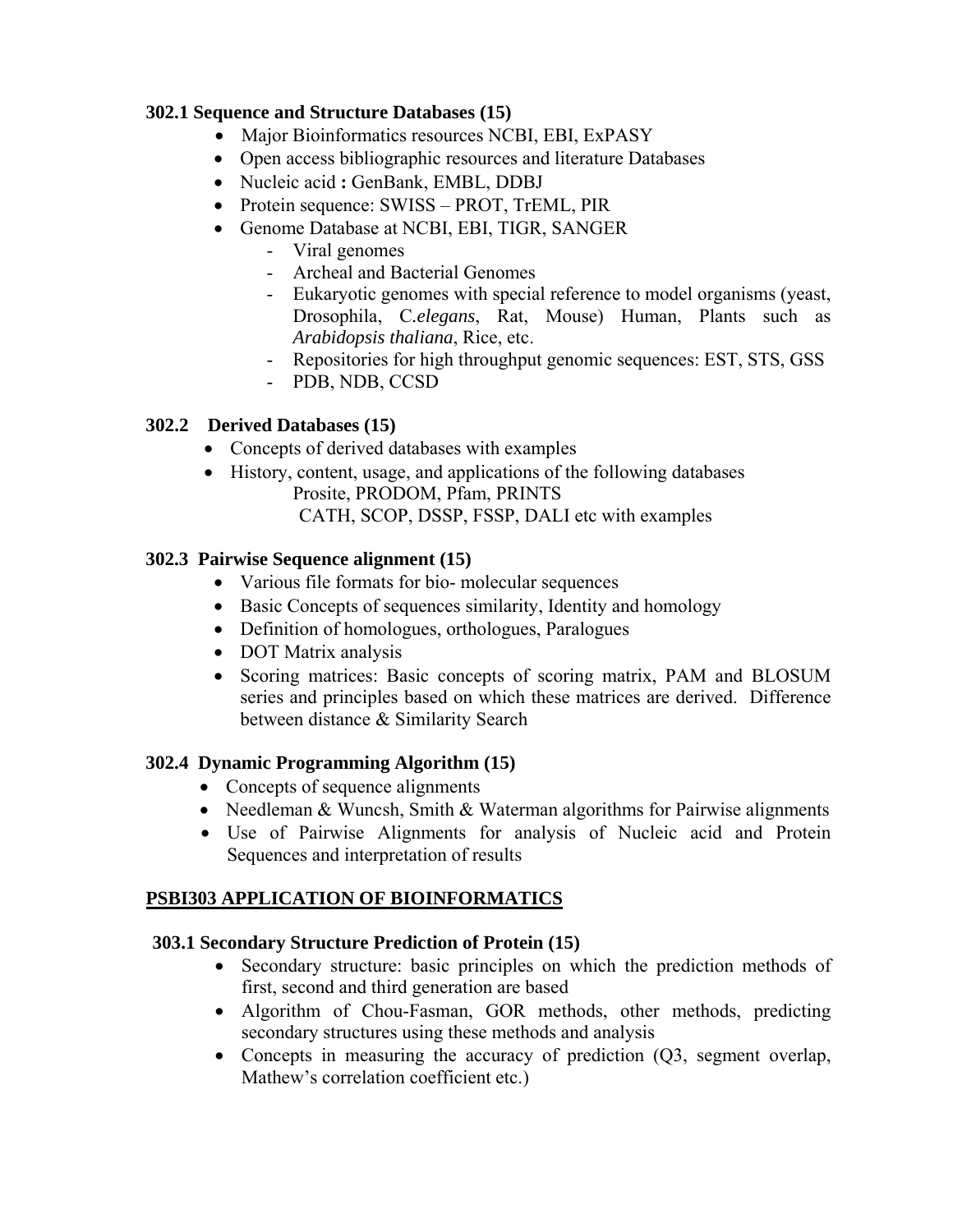# **303.2 Tertiary Structure Prediction of Protein (15)**

- Tertiary structure: theoretical basis of the methods for structure prediction (sequence similarity / identity of target protein with protein of known structure, fundamental of protein folding etc) and choice of appropriate prediction approach
- Basic principles and protocol of homology modeling, databases of models
- Concepts in 3D structure comparison
- Prediction of structural classes, motifs, folds and domains; HSSP, SCOP, FSSP and CATH.
- Algorithm such AS FSSP, VAST, and DALI etc

# **303.3 Bioinformatics Perspectives on Human Diseases (15)**

- Predictions of genes, promoters, splice sites, regulatory regions: basic principles, application of methods to prokaryotic and eukaryotic genomes and interpretation of results
- Basic concepts on identification of disease genes; role of bioinformatics OMIM database, reference genome sequence , integrated genomic maps, gene expression profiling

# **303.4 Markov and Hidden Markov models (HMM) (15)**

- Markov chains: The Markov property, transition probabilities, classification of states, estimation of transition probabilities
- Hidden Markov models: model structure, transition and emission probabilities
- Hidden Markov models for Pairwise alignment: Global and local alignment models
- Generalized pair HMM used in gene prediction

# **PSBI304 CONCEPTS IN COMPUTING**

# **304.1 HTML & XML (15)**

- Introduction to HTML and XML, basic HTML tags
- Tables, hyperlinks, Image Insertion, marquee image mapping, Frame set
- HTML forms, Get and Post methods
- Basics of XML
- XML syntax and semantics
- XML Programming (in Java)
- XML software  $&$  its applications

## **304.2 Introduction to OOPs concept and JAVA (15)**

- An introduction to object-oriented programming
- Object-oriented programming and Java
- Introduction to Java basics

## **304.3 Core JAVA (15)**

- Working with objects, Arrays, Conditionals and Loops
- Creating Classes and Applications in Java, methods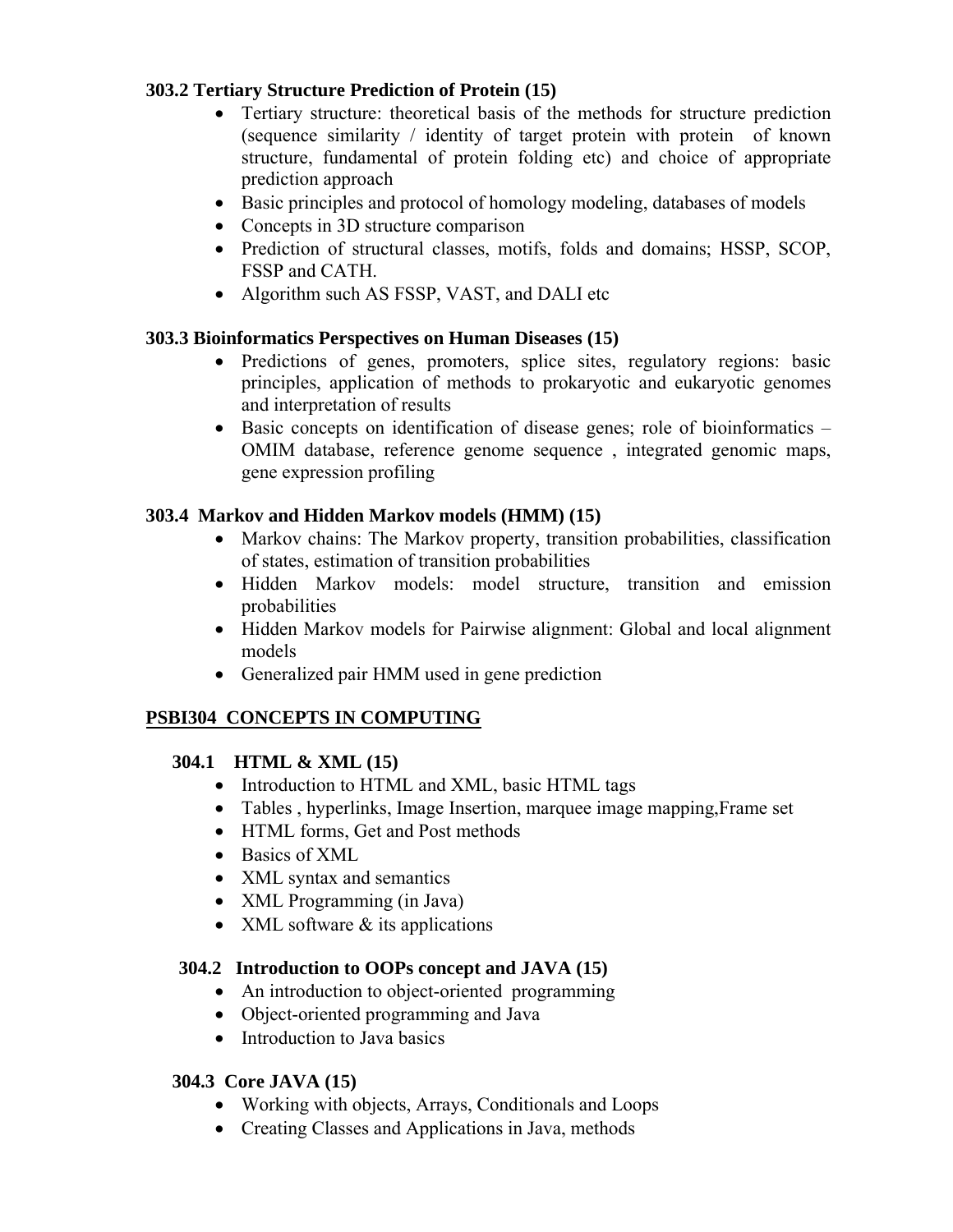- Java Applets Basics, Graphics, Fonts and Color
- Simple Animation and Threads
- Managing Simple Events and Interactivity
- Creating User Interfaces with AWT
- Modifiers, Access Control and Class Design
- Packages and Interfaces
- Exception, Multithreading, Streams and I/O
- Using Native Methods and Libraries
- Using Biojava

# **304.4 JDBC (15)**

- Introduction to JDBC
- Client Server Application
- Java Drivers
- java.sql Package

Executing SQL Statements

# **SEMESTER III PRACTICAL SYLLABUS**

## **PSBIP301**

- Different types of search engines  $\&$  important sites viz NCBI, EBI, Swiss-Prot, PDB etc.
- Biological Databases: Study of different Biological databases (esp. the ones given below), Format, their distinguishing features, Uses and Applications
- Sequence databases: EMBL, DDBJ, GenBank, UniProt, PIR, TrEMBL
- Domain database: Prosite, PRINT, Pfam, BLOCK
- Structure database: PDB, use of Rasmol, protein explorer
- Specialized database: KEGG, PUBMED, OMIM

## **PSBIP302**

- Detection of general signals, regulatory regions and promoter prediction
- Secondary structure prediction using various available tools
- Tertiary structure and function prediction using homology modeling and *ab initio* method
- Validation of predicted structure
- Visualization of 3D protein structure using Rasmol, VMD etc.

## **PSBIP303**

• Industry Oriented Practical Training / Industrially relevant Project work. A report should be submitted at the time of examination.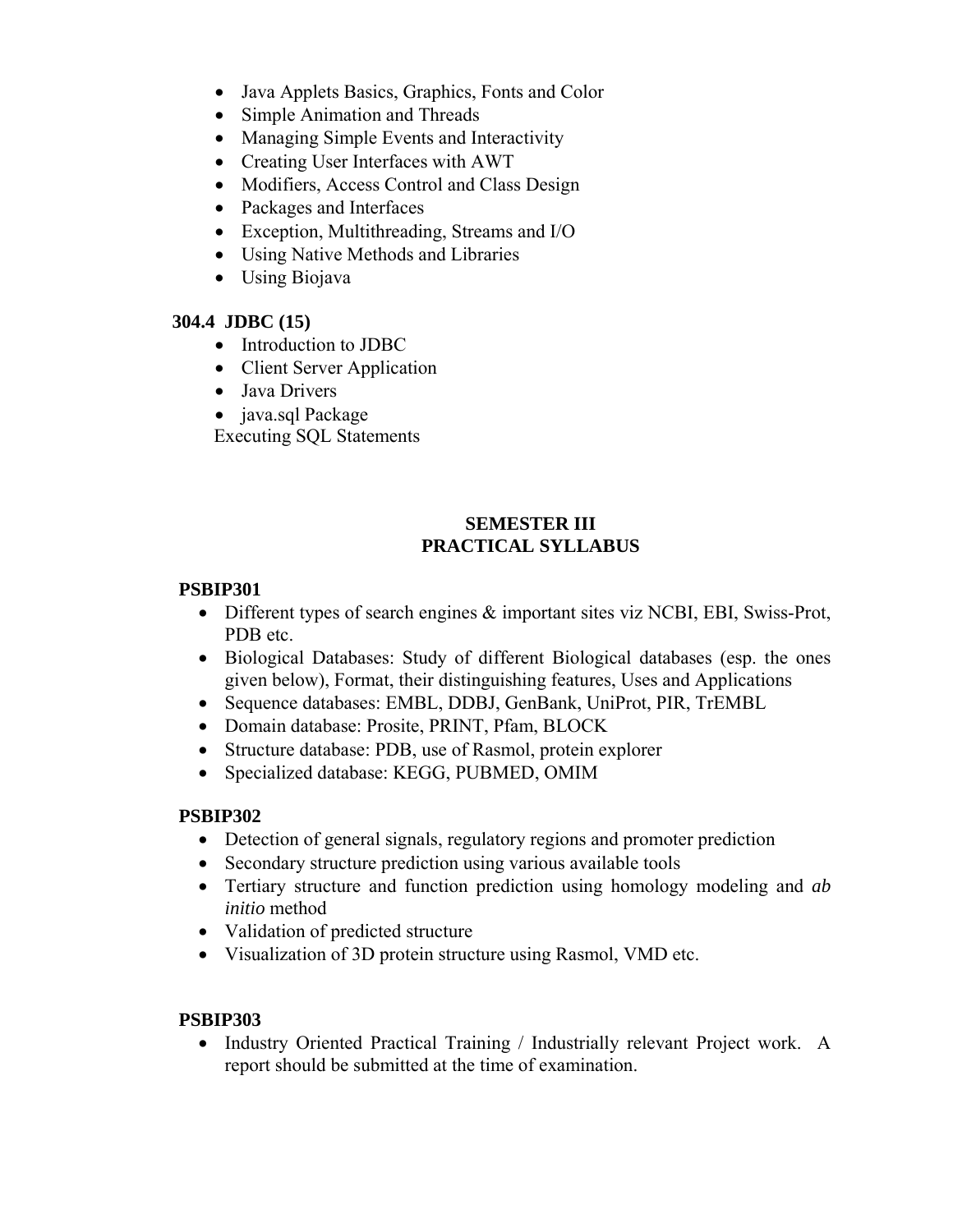## **PSBIP304**

- Preparing a sample WebPages for self in HTML (self website)
- Writing simple programs in Java like finding prime numbers, Fourier series etc.
- Java applets and servelets
- **JDBC**: connecting to a database (mySQL)

# **SEMESTER IV**

# **PSBI401 MOLECULAR MODELLING & DRUG DESIGNING**

# **401.1 Drug Delivery systems (15)**

- Types of drug delivery system
- Dendrimers
- Molecularly imprinted polymers (MIPs), MIPs in Drug delivery
- Introduction to Biomedical micro- and nano-technology
- Liposomes: Enzyme-activated, Photo triggering, Thermo sensitive

# **401.2 Orphan receptors and reverse pharmacology (15)**

- Orphan GPCRs
- Identification of Orphan GPCRs
- Reverse Pharmacology
- Reverse Pharmacology for Orphan GPCRs
- Deorphanisation

## **401.3 QSAR (15)**

- QSAR (Quantitative Structure Activity Relationship)
- 2D QSAR
- 3D QSAR
- Docking technique

## **401.4 Molecular modeling and drug designing softwares (15)**

- Dock
- Autodock
- HyperChem
- CDS etc

## **PSBI402 SEQUENCE ANALYSIS & TAXONOMY**

## **402.1 Heuristic methods of sequence alignment (15)**

• BLAST algorithms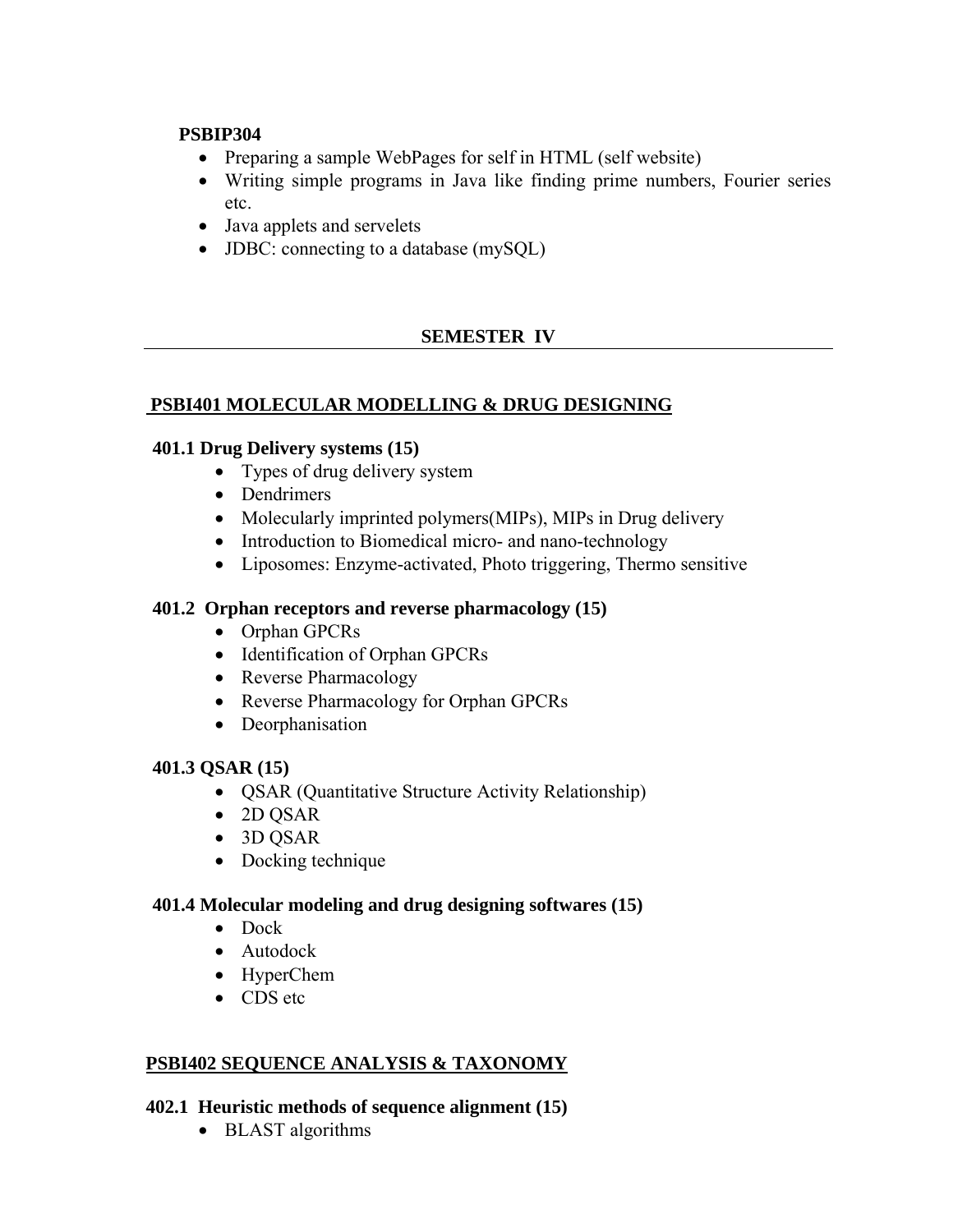- PSI BLAST algorithm
- FASTA algorithms
- Various versions of basic BLAST and FASTA. Online use of the tools and interpretation of the results

# **402.2 Multiple sequence alignment (15)**.

- Concept of Multiple Sequence Alignment and various approaches of MSA
- Algorithm of CLUSTALW and its application
- Concepts of dendograms and its interpretation

# **402.3 Taxonomy and Phylogeny (15)**

- Basic concepts in Systematics, taxonomy and phylogeny
- Nature of data used in taxonomy and Phylogeny
- Definition and description of Phylogenetic trees and various methods
- Clustering method -UPGMA
- Cladistic method Parsimony
- Phylogenetic Analysis softwares Phylip, PAUP

# **402.4 Data Mining (15)**

- Concept of Data mining and definition of sequence patterns, motifs, blocks
- Various types of pattern representation
- Applying Data mining to global database
- Applying Microarray Data
- Data warehousing

# **PSBI403 APPLICATION OF BIOINFORMATICS**

# **403.1 Machine Learning Techniques (15)**

- Introduction to Support Vector Machines and their applications,
- Introduction to Neural Networks Classifying Samples from two populations using Multilayer Perceptron and back propagation
- Using genetic algorithm and Perceptron for feature selection and supervised classification
- recurrent and feed forward associative neural networks
- Applications of ANN, SVM etc.

# **403.2Algorithms and techniques for Microarray analysis (15)**

- Introduction to Bayesian statistics, Introduction to discrimination or classification concept. Microarray Data
- Preprocessing the Data, Measuring Dissimilarity of expression pattern, Distance and dissimilarity measures
- Visualizing microarray data, Principal Component analysis, PCA and Microarray Data Cluster Analysis and
- Microarray Data-means Clustering, Hierarchical Clustering, Self Organizing Maps (SOM)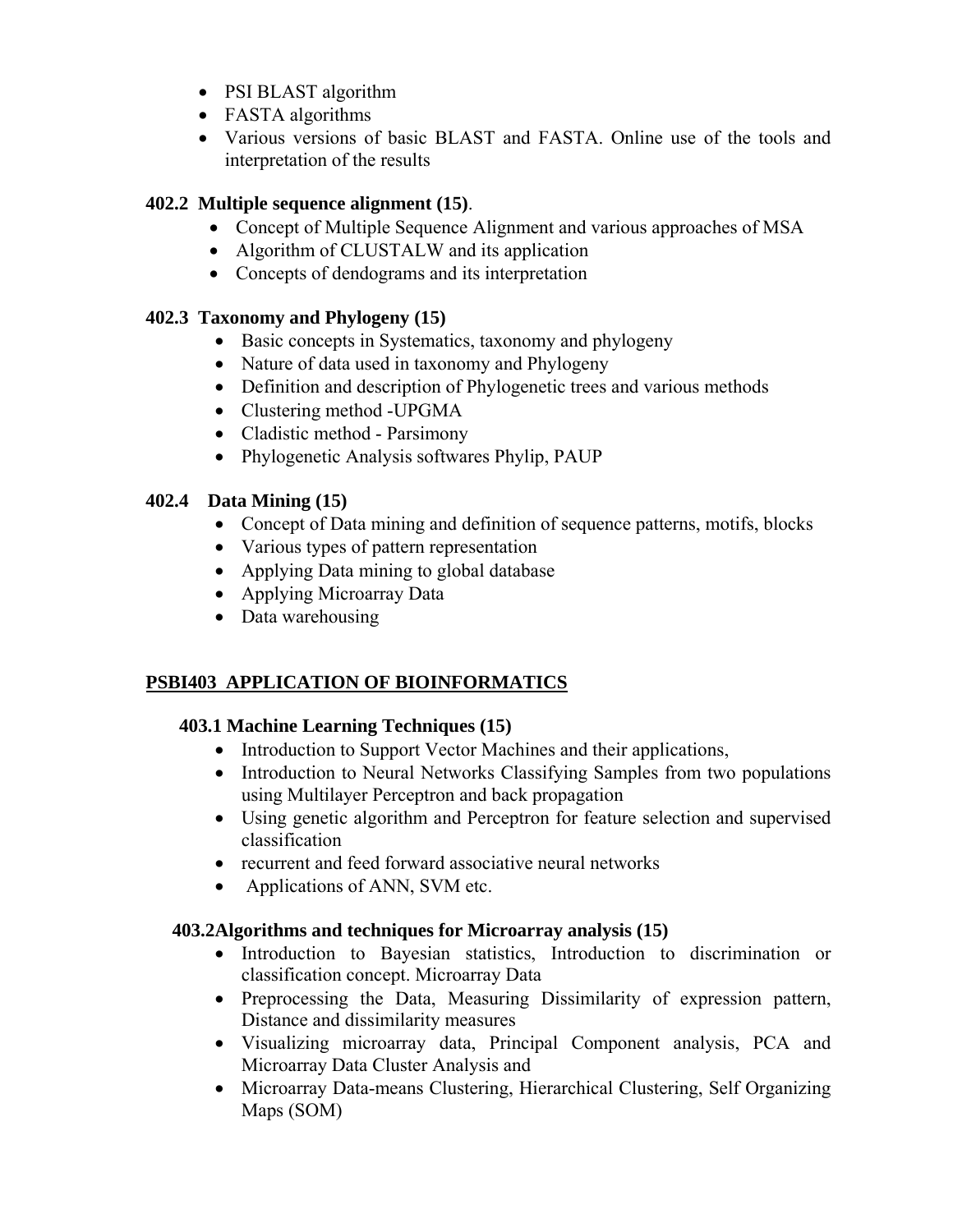• Identifying genes: expressed usually in a sample, Expressed significantly in population, Expressed differently in two populations

# **403.3 Medical Informatics (15)**

- Ethics, patient confidentiality and data protection
- Sources of medical data
- Populations: ordination and population characterization: error and variance in populations
- Clinical data: application of linear based models, search algorithms, ANNs, SVMs to case study data

# **403.4 Bioinformatics and systems biology(15)**

- The search for biomarkers: use of the genome; use of the proteome; sequence etc. analysis of biomarkers
- Interrogation and investigation of molecular pathways
- Bioinformatics and systems biology

# **PSBI404 CONCEPTS IN COMPUTING**

# **404.1 Introduction to Perl and data types (15)**

- Introduction: What is Perl? Why use Perl in Bioinformatics? History of Perl, Availability, Support, Basic Concepts
- Scalar Data: What Is Scalar Data?, Numbers, Strings, Scalar Operators, Scalar Variables, Scalar Operators and Functions
- Arrays and List Data: What Is a List or Array? Literal Representation, Variables, Array Operators and Functions, Scalar and List Context
- Control Structures: Statement Blocks, basic I/O
- Hashes, Hash Variables, Literal Representation of a Hash, using Hashes.
- Subroutines, System and User Functions, The local Operator
- Using Bioperl

# **404.2 Regular Expressions in Perl (15)**

- Concepts of Regular Expressions, Simple Uses of Regular Expressions, metacharacters, quantifiers etc.
- Pattern matching, substitution
- split and join Functions, Formatting Data, Sorting, Transliteration
- Finding a Substring, Extracting and Replacing a Substring, Variable-length Parameter Lists, Notes on Lexical Variables

# **404.3 File Handling and Directories in Perl (15)**

- File handles and File Tests, Opening and Closing a File handle, die, Using File handles
- Directory Access, Moving Around the Directory Tree, Globbing, Directory Handles, Opening and Closing a Directory Handle, Reading a Directory Handle
- Process Management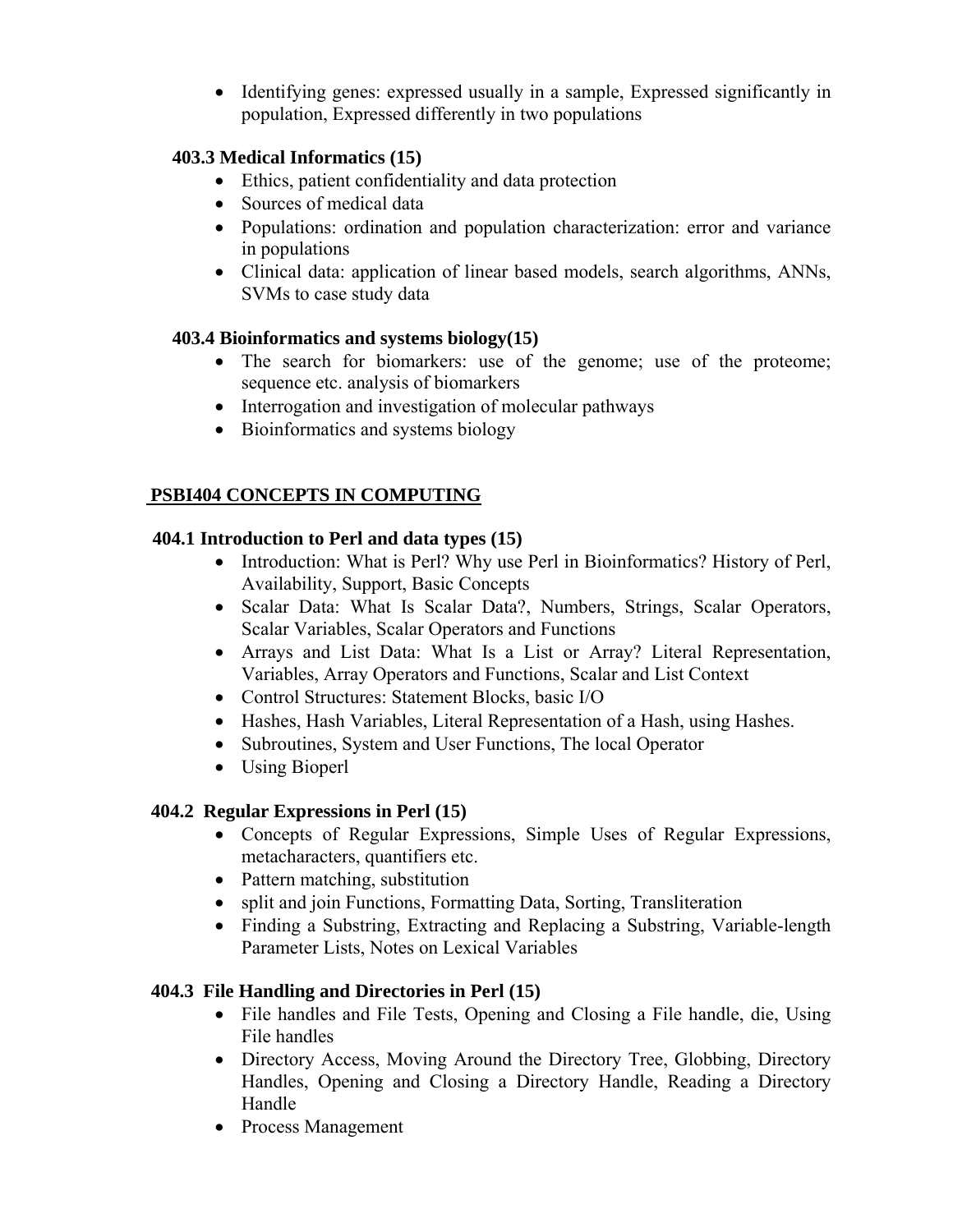# **404.4 CGI Perl and Database connectivity (15)**

- System Information: Getting User and Machine Information, Packing and Unpacking Binary Data, Getting Network Information
- Database Manipulation: DBM Databases and DBM Hashes, Opening and Closing DBM Hashes, Fixed-Length Random-Access Databases, Variable-Length (Text) Databases, Win32 Database Interfaces
- CGI Programming: environment variables, CGI.pm Module, Simple CGI Programs, Passing Parameters via CGI, Perl and the Web
- Object oriented perl: Introduction to modules, Creating Objects
- Bioperl: Introduction, Installation procedures, Architecture, Uses of bioper

# **SEMESTER IV PRACTICAL SYLLABUS**

# **PSBIP401**

- Use of BLAST and its variants (especially PSI-BLAST) for the identification of very similar and divergent sequences
- Use of FASTA and its comparison with BLAST
- Multiple sequence alignment using ClustalW and preparation of simple phylogenetic trees using Tree View etc.

# **PSBIP402**

- Microarray and clinical data analysis
- Use of ANN or SVM as a prediction server
- Target Structure Based Drug Design
- Active site identification
- Characterization of target site
- Docking
- Analysis

# **PSBIP403**

• Industry Oriented Practical Training / Industrially relevant Project work. A report should be submitted at the time of examination.

# **PSBIP404**

- Using perl for writing small scripts
- Reading a DNA sequence, Translating into RNA sequence
- From DNA or RNA to Polypeptide sequence etc.
- Using Hashes
- Creating dynamic web pages using CGI perl
- Retrieving and writing to databases (mySQL) using perl database connectivity
- Installing and using Bioperl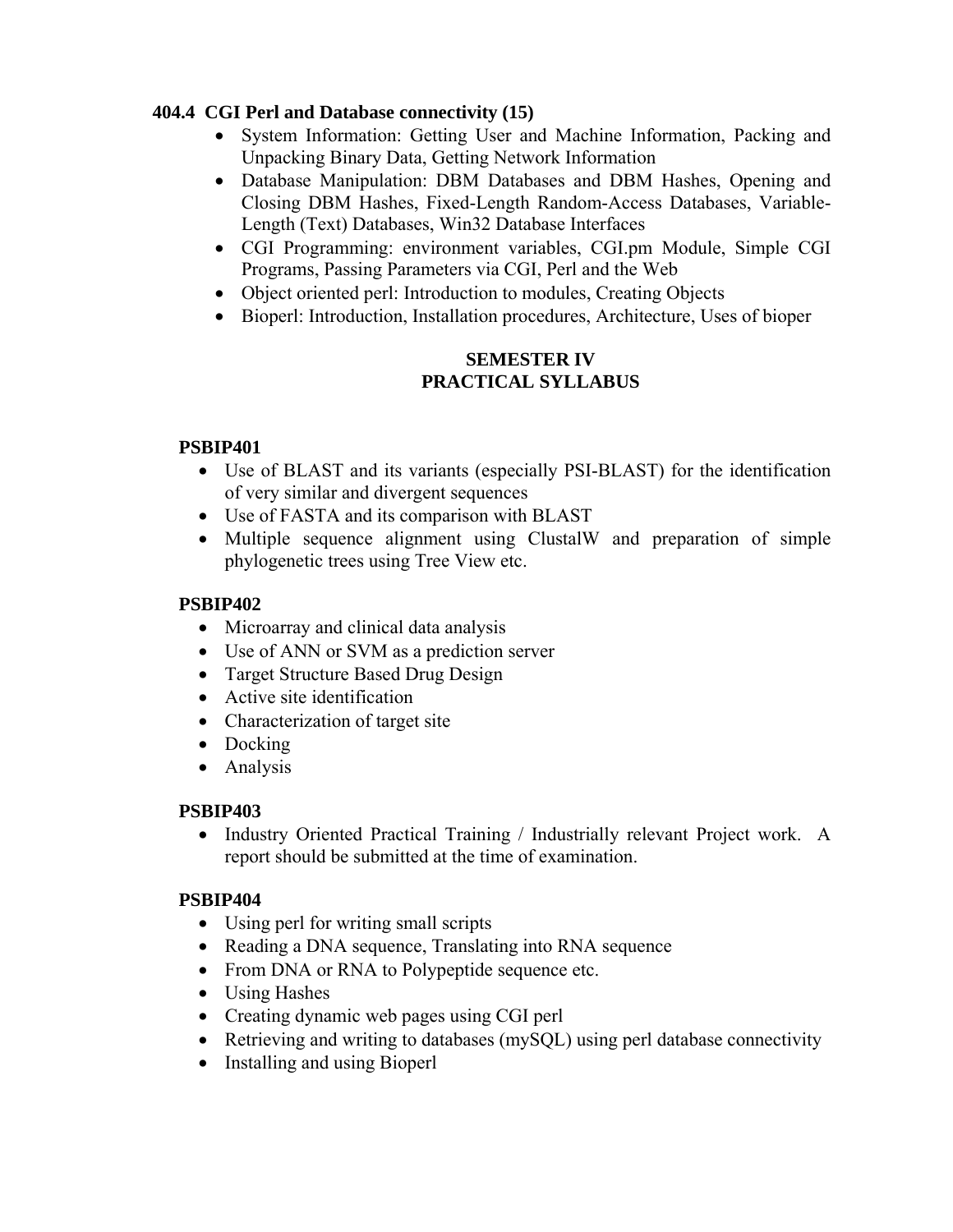- 1. Alberts. Molecular Biology of cell. Garland Pub.
- 2. Kaufman. Handbook of molecular and cellular methods in biology and science. CRC press.
- 3. Boyer. 1999. Concepts of biochemistry. Thomson
- 4. *Principles and Techniques of Practical Biochemistry*. Wilson and Walker  $(6<sup>th</sup> Ed 2005)$  Cambridge Scientific Press ISBN-0-521-53581-6
- 5. The "Practical Approach" series of books on a variety of topics (published by Oxford University press.) - available on-line through the electronic library.
- 6. Alberts. Molecular Biology of cell. Garland Pub.
- 7. Kaufman. Handbook of molecular and cellular methods in biology and science. CRC press.
- 8. Boyer. 1999. Concepts of biochemistry. Thomson Fundamentals of Enzymology: The Cell and Molecular Biology of Catalytic Proteins, 3rd Edition
- 9. Starr, 1998, Cell biology and genetics. Thomson Harmes. Biochemistry 2nd Ed. Viva Books.
- 10.Fisher. Chemistry for biologists. Viva Books
- 11.Turner. Molecular Biology. Viva Books.
- 12.Enger. Concepts in biology Tata McGraw-Hill.
- 13.Das and Mookerjee. Outline of biology.
- 14.Roy and De. Cell biology
- 15.Wilson, & Walker. 1905. Principles and techniques of practical **Biochemistry**
- 16.Davidson V.L. & Sittman. 1993. Biochemistry.
- 17.Lanhinger. Principles of biochemistry
- 18.Stryer Biochemistry. W.H. Freeman & Co.
- 19.Plumner. An introduction to practical Biochemistry.
- 20.J.Jayraman. Lab Manual in Biochemistry
- 21.Cohn and Stumph. Outline of Biochemistry. Wiley eastern.
- 22.Zube's Biochemistry. Macmillan
- 23.Blel & Odian. 1999. Organic and Biochemistry
- 24.Tinoco. land other. 1995. Physical chemistry Principles and applications in biological Sciences. Prentice-Hall
- 25.Paul H. Teesdale & others 2001. Eventual of Biological chemistry J/W
- 26.Voet Donald. 1999. Fundamentals of Biochemistry, J/W.
- 27. Switzer and Gautv. 1995. Experimental Biochemistry WH Freeman.
- 28.Principles of Protein structure, Schultz, G. E., and Schirmer, R. H. Dr. Shakti Sahi
- 29.Proteomics, Daniel C. Leibler
- 30.Proteins: Structures and Molecular Principles (2d ed.), TE Creighton
- 31.Organic spectroscopy, William Kemp
- 32.Proteome Research: Two-Dimensional Gel Electrophoresis and Detection Methods (Principles andPractice), T. Rabilloud (Editor), 2000, Springer Verlag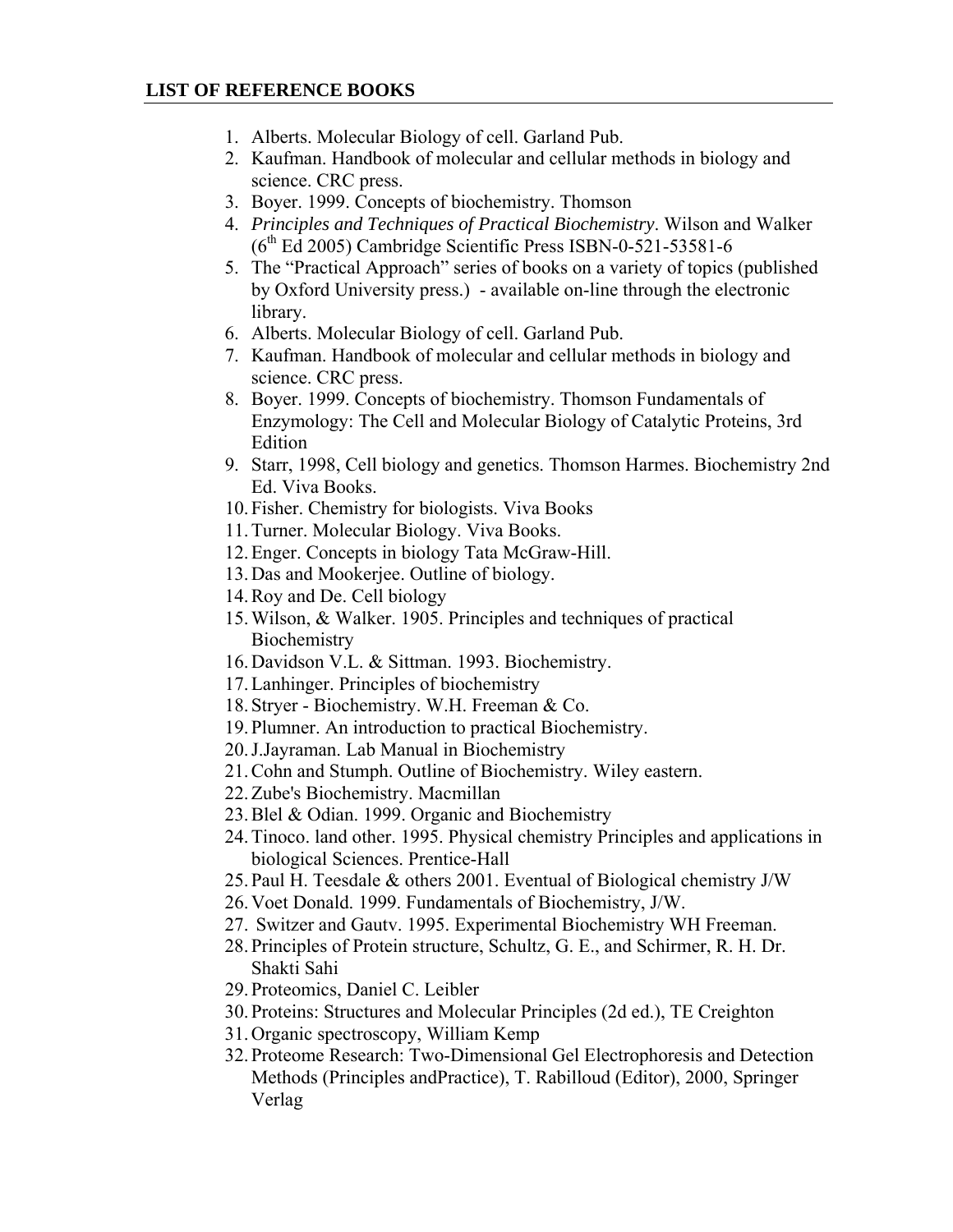- 33.Introduction to Protein Architecture: The Structural Biology of Proteins, M. Lesk, 2001, Oxford University Press
- 34.Ewens Warren J. and Grant Gregory R.(2004): Statistical Methods in Bioinformatics, Sringer.
- 35.Gene H. Golub, Chaless F. Van Loan(1996): Matrix Computation,3rd Ed.
- 36.James Stewart(2001) : Calculus: Early Transcendent
- 37.Ben hui Liu (2007) : Statistical Genomics : linkage,Mapping & QTL Analysis
- 38.Lange Kenneth (2003): Mathematical and Statistical Methods for Genetic Analysis,2nd Edition, Springer
- 39.Lange Kenneth (2005): Applied Probability, 1st Edition, Springer.
- 40.Durrett Rick (2001): Essentials of stochastic Processes, Springer.
- 41.Higgins James J.and Keller-McNulty Sallie (1995): Concepts in Probability and Stochastic modeling,Duxbury.
- 42.Wackerly,Dennis D.and Mendenhall III William and Scheaffer Richard L. (2002): Mathematical statistics with Applications,6th Edition,Duxbury.
- 43.Karlin S. and Taylor H.(1975): A first course in Stochastic Processes, Academic Press
- 44.Norris J.R.(1997): Markov chains,Cambridge University Press
- 45.SQL, PL/ SQL: The programming languages of Oracle, Bayross Iyan
- 46.Learning HTML, Robbins C.
- 47.Oracle SQL, Kreines David C
- 48.Oracle 9i:The complete reference, Loney Kevin, Koch G
- 49.Linux command by Bryan Pfaffemberger
- 50.Red Hat Linux by Negus
- 51.Learning C++ by Boardman
- 52.Computer Fundamentals by Sinha
- 53.The Wait Groups "C" Programing Using Turbo by Lafore
- 54. Let us C Yashavant Kanetkar
- 55.G. Thomas (2000) Medicinal Chemistry: An Introduction, Wiley
- 56.Morgan Kaufmann Series in Evolutionary Computation, Morgan Kaufmann
- 57.Kenneth W. Goodman (1998) Ethics, Computing and Medicine: Informatics and the Transformation of Health Care. Cambridge University Press.
- 58.R. B. Silverman (2004) The Organic Chemistry of Drug Design and Drug Action, 2<sup>nd</sup> Edition, Academic Press.
- 59.Investigating Biological System using Modeling: Strategies and software, Meryl E. Wastney
- 60.Dale G.Deutsch, Analytical Aspects of Drug Testing, John Wiley and Sons
- 61.Karel Eckschlager, Klans Danzer, Information Theory in Analytical Chemistry, John Wiley and Sons
- 62.Principles of Protein structure, Schultz, G. E., and Schirmer, R. H. Dr. Shakti Sahi
- 63.Westhead, D.R., Parish, J.H. & Twyman, R.M., Instant Notes: Bioinformatics, 2002, BIOS
- 64.Higgs, P.G & Attwood. T.K., Bioinformatics and Molecular Evolution, 2005, Blackwell Publishing.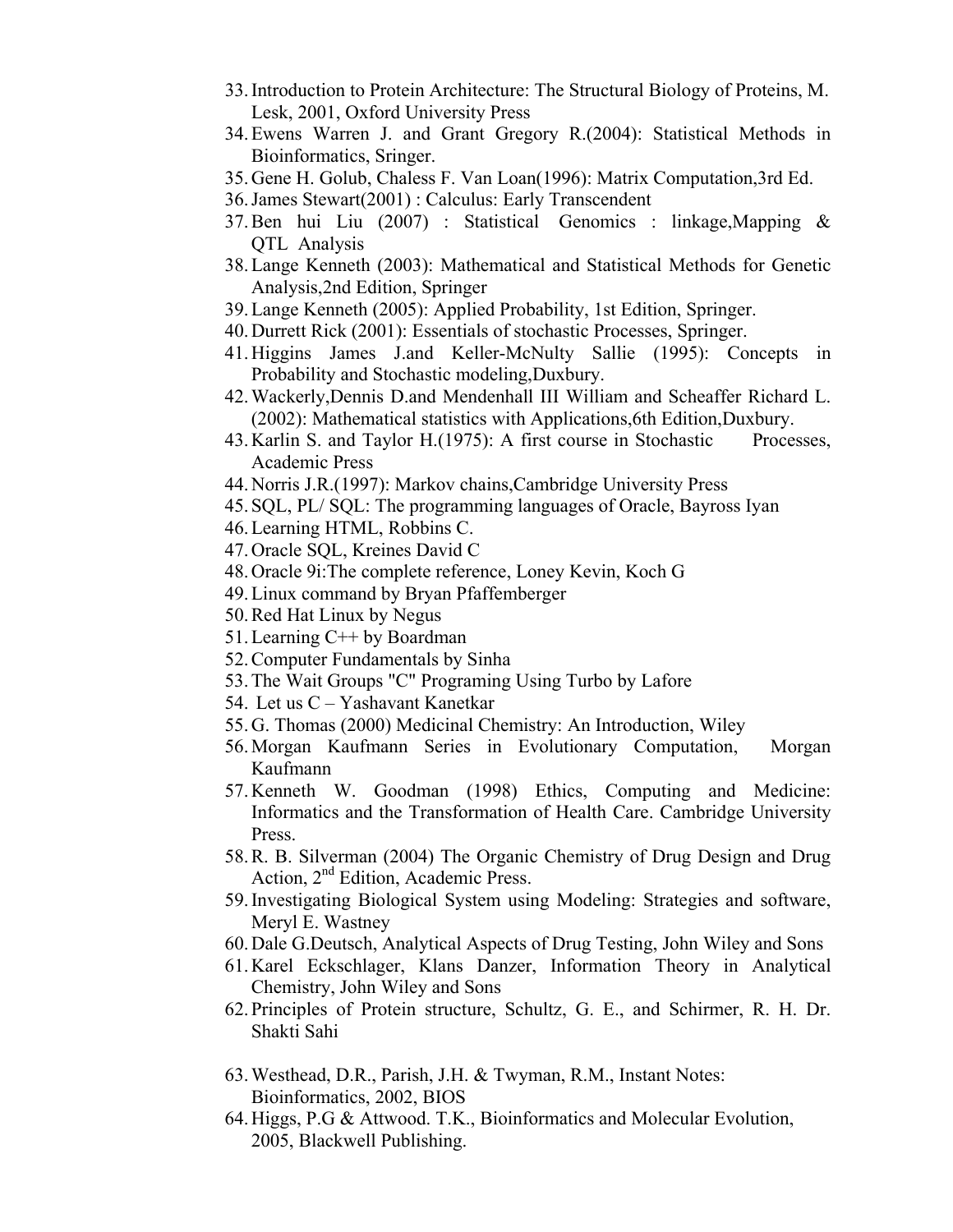- 65.Campbell, A.M & Heyer, L.J., Discovering genomics, proteomics and bioinformatics, 2003, Benjamin Cummings.
- 66.Mount, D.W., Bioformatics sequence and genome analysis, 2nd Ed., 2004 Cold Spring Harbour Laboratory Press.
- 67.M. Lesk. (2002) Introduction to Bioinformatics Oxford University Press
- 68.G.B Fogel D.W Corne (2002) Evolutionary Computation in Bioinformatics
- 69.Proteins: Structures and Molecular Principles (2d ed.), TE Creighton
- 70.Bioinformatics: Sequence and Genome Analysis, David W. Mount.
- 71.Sequence Analysis in a Nutshell: A Guide to Common Tools and Databases, Scott Markel, Darryl Leon.
- 72.Current Topics in Computational Molecular Biology (Computational Molecular Biology), Tao Jiang, Ying Xu, Michael Zhang (Editors),
- 73.Bioinformatics: A Practical Guide to the Analysis of Genes and Proteins, Second Edition, Andreas D. Baxevanis, B. F. Francis Ouellette.
- 74.Bioinformatics: Sequence, Structure and Databanks: A Practical Approach (The Practical Approach Series, 236), Des Higgins (Editor), Willie Taylor (Editor).
- 75.Fundamental Concepts of Bioinformatics, Dan E. Krane Michael L. Raymer
- 76.Introduction to Bioinformatics Algorithms, Neil C. Jones, Pavel Pevzner
- 77.Data Mining: Multimedia, Soft Computing, and Bioinformatics, Mitra, Sushmita Acharya, Tinku
- 78.Statistical Methods in Bioinformatics: An Introduction (Statistics for Biology and Health), Warren Ewens, Gregory Grant,
- 79.Microarrays for an Integrative Genomics (Computational Molecular Biology), Isaac S. Kohane, Alvin Kho, Atul J. Butte
- 80.Bioinformatics: The Machine Learning Approach by Pierre Baldi, Soren Brunak, Sren Brunak.
- 81.Microarray Gene Expression Data Analysis: A Beginner's Guide, Helen C. Causton, John Quackenbush, Alvis Brazma.
- 82.SQL, PL/ SQL: The programming languages of Oracle, Bayross Iyan
- 83.Mastering Perl for Bioinformatics, James D. Tisdall
- 84.Genomic Perl: From Bioinformatics Basics to Working Code, Rex A.Dwyer
- 85.Beginning Perl for Bioinformatics, James Tisdall
- 86.Developing Bioinformatics Computer Skills, Cynthia Gibas, Per Jambeck, 2001

**Minimum Infrastructure required for running the course** 

**Sr. No. Item**